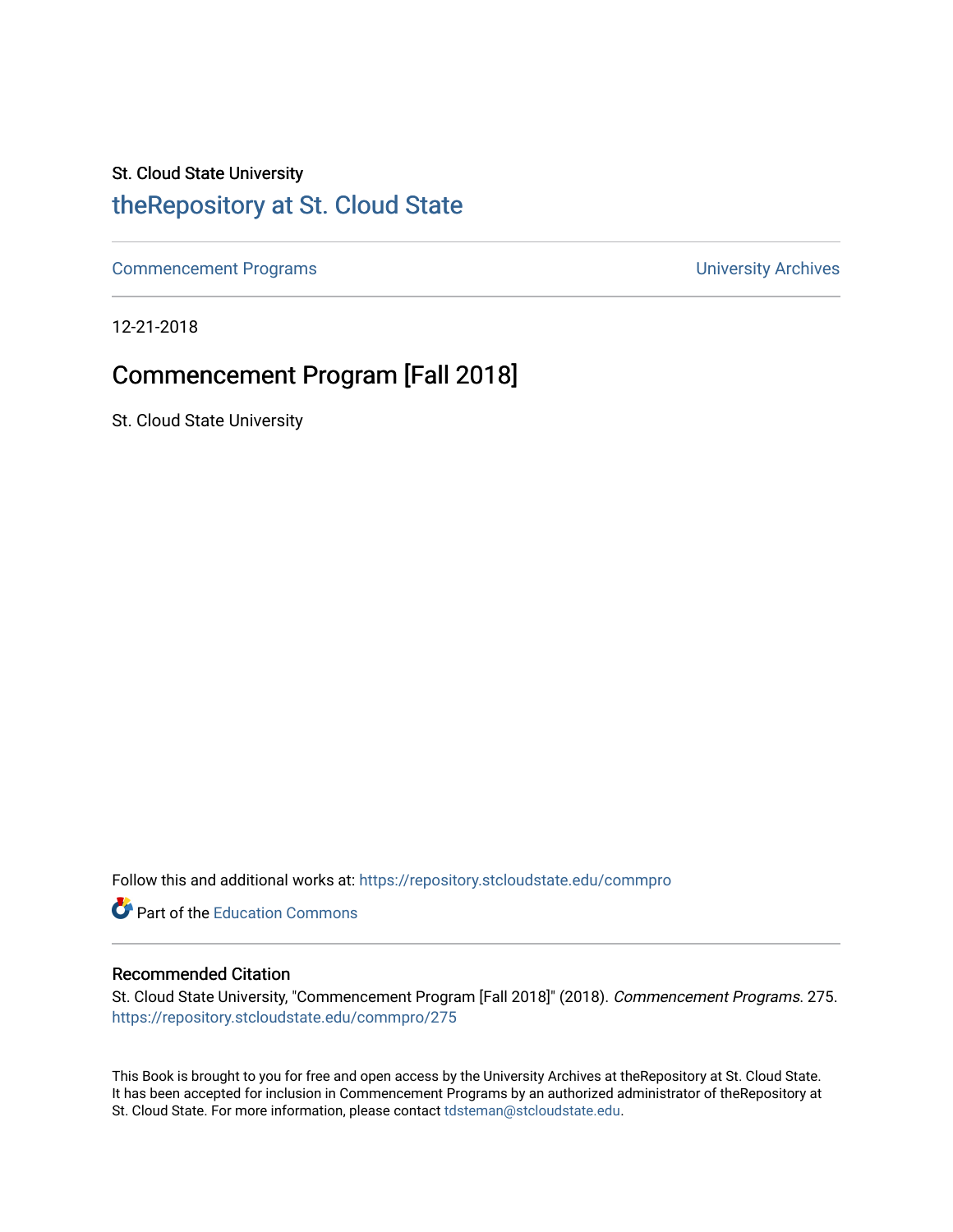# 2018 FALL SEMESTER UNIVERSITY COMMENCEMENT CEREMONY

Friday, December 21, 2018

Halenbeck Hall Gymnasium St. Cloud State University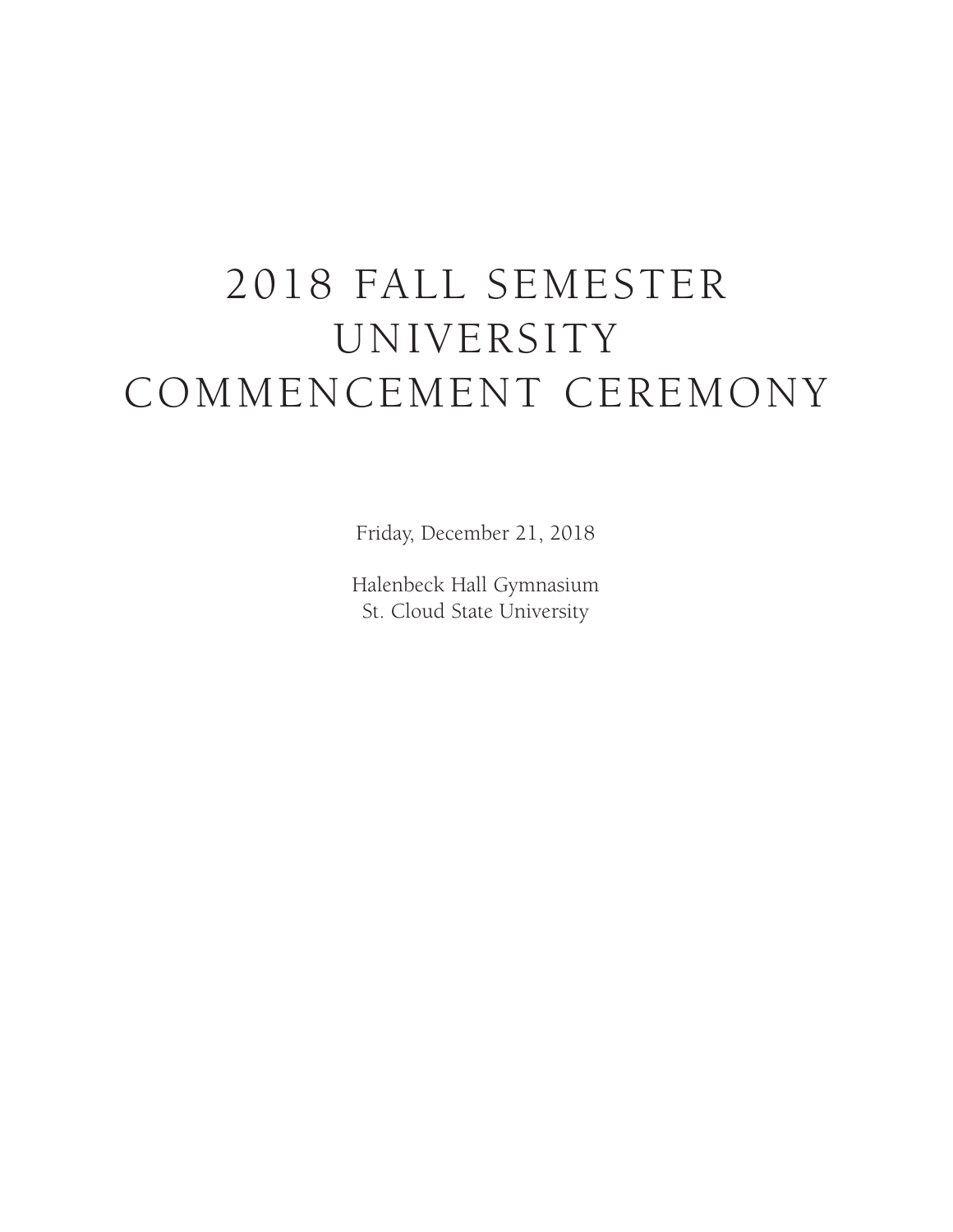| <b>MACE BEARER</b>                                   | THOMAS HERGERT, University Library<br>Faculty Association President                                        |  |
|------------------------------------------------------|------------------------------------------------------------------------------------------------------------|--|
| FACULTY LINE LEADERS<br>$10:30$ a.m. program         | KATE K. MOONEY, Professor<br>Accounting                                                                    |  |
|                                                      | STEVEN P. MOONEY, Professor<br>Finance, Insurance and Real Estate                                          |  |
| <b>MARSHALS</b>                                      | School of Graduate Studies<br>LAURA FINCH, Professor<br>Kinesiology                                        |  |
|                                                      | University College<br>CARI KENNER, Professor<br>Academic Learning Center                                   |  |
|                                                      | College of Science & Engineering<br>ANTHONY HANSEN, Professor<br>Atmospheric & Hydrologic Professor        |  |
|                                                      | Herberger Business School<br>KELLY JAMESON, Assistant Professor<br>Finance, Insurance and Real Estate      |  |
|                                                      | School of Health & Human Services<br>CAROL CONKELL, Professor<br>Kinesiology                               |  |
|                                                      | School of Education<br>MING-CHI OWN, Professor<br>Child and Family Studies Associate Professor             |  |
|                                                      | College of Liberal Arts<br>R. JEFFREY RINGER, Professor<br>Communication Studies Professor                 |  |
|                                                      | School of Public Affairs<br>DAVID WALL, Professor<br>Geography                                             |  |
| ANNOUNCER                                            | PAM L. SECKLIN, Professor<br>Communication Studies                                                         |  |
| ST. CLOUD STATE UNIVERSITY<br>ORCHESTRA<br>CONDUCTOR | MARION JUDISH, Professor<br>Music                                                                          |  |
| <b>SONG LEADERS</b>                                  | STEPHEN KUEBELBECK, Music Student<br>JACOB MASSMANN, Music Student<br>YOHAN MORALES SERAFIN, Music Student |  |

SIGN LANGUAGE INTERPRETER

ANDREW BOOM<br>Student Accessibility Services

ELIZABETH BUSHMAN Student Accessibility Services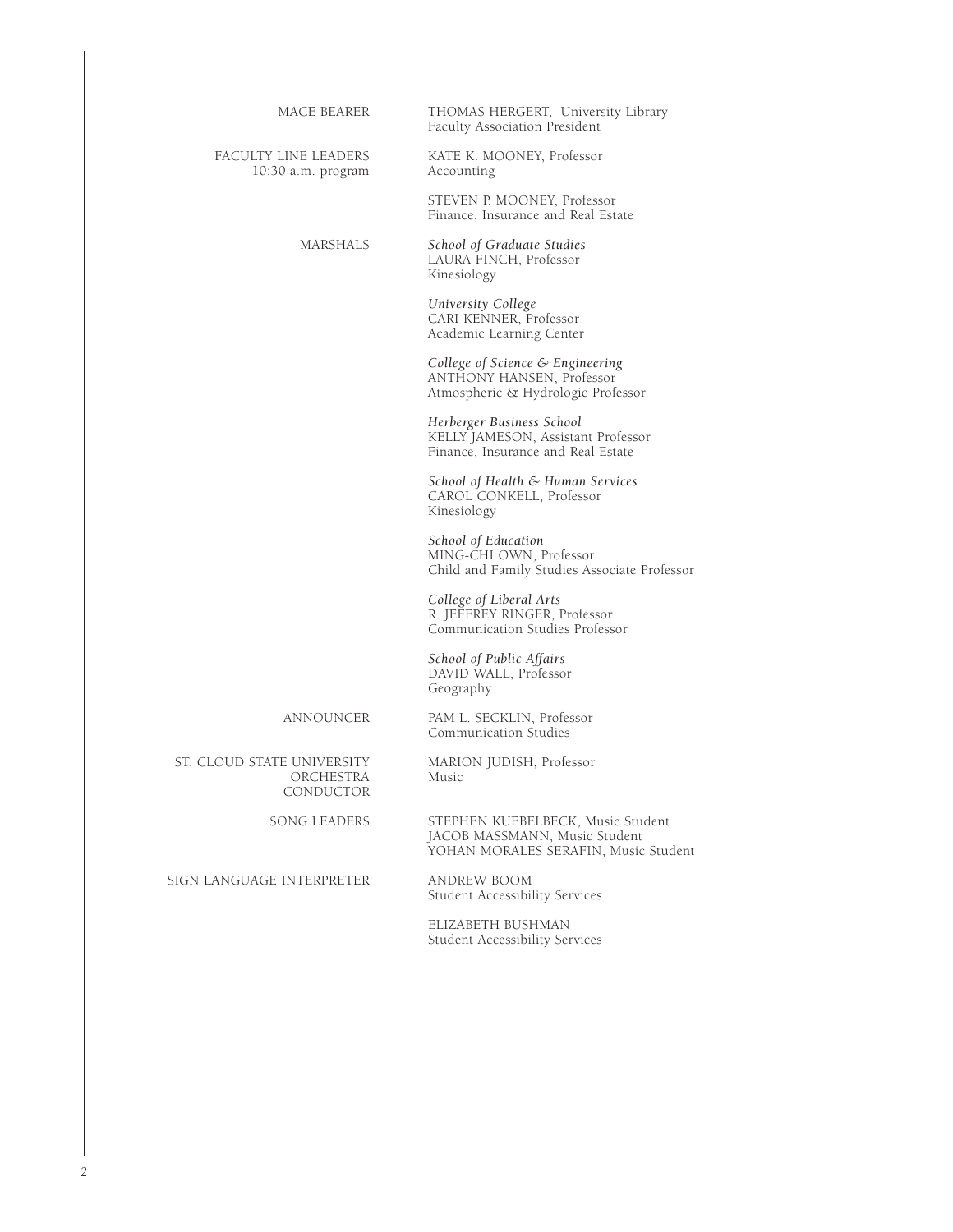#### **Program**

|                                                  |                                                                                                                                                                                                                                                                                                                                                                                                                                   |                                                                                                      | Robbyn R. Wacker, President<br>Dan Gregory, Interim Provost and Vice President for Academic Affairs<br>Matt Andrew, Vice President for University Advancement<br>Lisa Foss, Vice President for Planning and Engagement and Chief Strategy Officer<br>Jacqueline McMillan, Vice President for Strategic Enrollment Management<br>Wanda Overland, Vice President for Student Life and Development<br>Joe Trubacz, Vice President for Finance and Administration<br>Ellyn Bartges, Equity & Access Officer<br>Mike Freer, Chief Human Resources Officer<br>Bernie Omann, Director of University Relations & Legislative Relations<br>Judith Siminoe, Special Advisor to the President<br>Phil Thorson, Deputy Chief Information Officer<br>Heather Weems, Director of Athletics<br>John Becicka, Student Government President |
|--------------------------------------------------|-----------------------------------------------------------------------------------------------------------------------------------------------------------------------------------------------------------------------------------------------------------------------------------------------------------------------------------------------------------------------------------------------------------------------------------|------------------------------------------------------------------------------------------------------|----------------------------------------------------------------------------------------------------------------------------------------------------------------------------------------------------------------------------------------------------------------------------------------------------------------------------------------------------------------------------------------------------------------------------------------------------------------------------------------------------------------------------------------------------------------------------------------------------------------------------------------------------------------------------------------------------------------------------------------------------------------------------------------------------------------------------|
| PRE-CEREMONY MUSIC<br><b>SCSU WIND ENSEMBLE</b>  | "AMERICAN RONDO"<br>"YESTERDAY"                                                                                                                                                                                                                                                                                                                                                                                                   |                                                                                                      | by Antonin Dvorak, arranged by Douglas Stroud<br>by Paul McCartney, arranged by Robert Longfield                                                                                                                                                                                                                                                                                                                                                                                                                                                                                                                                                                                                                                                                                                                           |
| *PROCESSIONAL MUSIC<br><b>SCSU WIND ENSEMBLE</b> | "THEMES FROM POMP AND CIRCUMSTANCE MARCHES NO. 1 AND NO. 4"<br>"STAR SPANGLED BANNER"                                                                                                                                                                                                                                                                                                                                             | Stephen Kuebelbeck, song leader<br>Jacob Massmann, song leader<br>Yohan Morales Serafin, song leader | by Edward Elgar, arranged Grundman<br>by Francis Scott Key & John Stafford Smith                                                                                                                                                                                                                                                                                                                                                                                                                                                                                                                                                                                                                                                                                                                                           |
| <b>FACULTY GREETINGS</b>                         | HUNG-CHIH "ALVIN" YU, Associate Professor<br>Geography & Planning                                                                                                                                                                                                                                                                                                                                                                 |                                                                                                      |                                                                                                                                                                                                                                                                                                                                                                                                                                                                                                                                                                                                                                                                                                                                                                                                                            |
| <b>INTRODUCTIONS</b>                             | WANDA OVERLAND, Vice President for Student Life and Development                                                                                                                                                                                                                                                                                                                                                                   |                                                                                                      |                                                                                                                                                                                                                                                                                                                                                                                                                                                                                                                                                                                                                                                                                                                                                                                                                            |
| WELCOME                                          | ROBBYN R. WACKER, President                                                                                                                                                                                                                                                                                                                                                                                                       |                                                                                                      |                                                                                                                                                                                                                                                                                                                                                                                                                                                                                                                                                                                                                                                                                                                                                                                                                            |
| <b>GREETINGS FROM</b><br>MINNESOTA STATE         | ABDULRAHMANE ABDUL-AZIZ, Trustee<br>Minnesota State Board of Trustees                                                                                                                                                                                                                                                                                                                                                             |                                                                                                      |                                                                                                                                                                                                                                                                                                                                                                                                                                                                                                                                                                                                                                                                                                                                                                                                                            |
| <b>GREETINGS FROM</b><br>CITY OF ST. CLOUD       | DAVID A. KLEIS, Class of 1989<br>Mayor                                                                                                                                                                                                                                                                                                                                                                                            |                                                                                                      |                                                                                                                                                                                                                                                                                                                                                                                                                                                                                                                                                                                                                                                                                                                                                                                                                            |
| STUDENT COMMENCEMENT ADDRESS                     | NAHIDA HAQ NWOREN, Class of 2018<br>School of Public Affairs                                                                                                                                                                                                                                                                                                                                                                      |                                                                                                      |                                                                                                                                                                                                                                                                                                                                                                                                                                                                                                                                                                                                                                                                                                                                                                                                                            |
| CONFERRING OF DEGREES                            | ROBBYN R. WACKER, President                                                                                                                                                                                                                                                                                                                                                                                                       |                                                                                                      |                                                                                                                                                                                                                                                                                                                                                                                                                                                                                                                                                                                                                                                                                                                                                                                                                            |
| PRESENTATION OF THE<br><b>GRADUATING CLASS</b>   | DAN GREGORY, Interim Provost and Vice President for Academic Affairs<br>ADEL ALI, Interim Dean, College of Science & Engineering<br>KING BANAIAN, Dean, School of Public Affairs<br>DALE BUSKE, Interim Associate Dean, School of Computing, Engineering & Environment<br>SHONDA CRAFT, Dean, School of Health & Human Services<br>GLENN DAVIS, Interim Dean, University College<br>DAVID HARRIS, Dean, Herberger Business School |                                                                                                      |                                                                                                                                                                                                                                                                                                                                                                                                                                                                                                                                                                                                                                                                                                                                                                                                                            |
|                                                  | RHONDA HUISMAN, Dean, University Library<br>JENNIFER MUELLER, Dean, School of Education<br>RAYMOND PHILIPPOT, Associate Dean, School of the Arts<br>LATHA RAMAKRISHNAN, Interim Dean, School of Graduate Studies &<br>Associate Provost of Research and Sponsored Programs<br>MARK SPRINGER, Dean, College of Liberal Arts                                                                                                        |                                                                                                      |                                                                                                                                                                                                                                                                                                                                                                                                                                                                                                                                                                                                                                                                                                                                                                                                                            |
| ALUMNI ASSOCIATION REMARKS                       | TERRI MISCHE, Executive Director<br>St. Cloud State University Alumni Association                                                                                                                                                                                                                                                                                                                                                 |                                                                                                      |                                                                                                                                                                                                                                                                                                                                                                                                                                                                                                                                                                                                                                                                                                                                                                                                                            |
| *MUSIC<br><b>SCSU WIND ENSEMBLE</b>              | "UNIVERSITY HYMN"<br>(Words are found in the back of the program.)                                                                                                                                                                                                                                                                                                                                                                |                                                                                                      | by Harvey Waugh and<br>Amy Dale, emeriti professors<br>Stephen Kuebelbeck, song leader<br>Jacob Massmann, song leader<br>Yohan Morales Serafin, song leader                                                                                                                                                                                                                                                                                                                                                                                                                                                                                                                                                                                                                                                                |
| CLOSING                                          | WANDA OVERLAND, Vice President for Student Life and Development                                                                                                                                                                                                                                                                                                                                                                   |                                                                                                      |                                                                                                                                                                                                                                                                                                                                                                                                                                                                                                                                                                                                                                                                                                                                                                                                                            |
| *RECESSIONAL MUSIC<br>SCSU WIND ENSEMBLE         | "CONCERTO IN G MAJOR: ALLA RUSTICA"                                                                                                                                                                                                                                                                                                                                                                                               |                                                                                                      | by Antonio Vivaldi                                                                                                                                                                                                                                                                                                                                                                                                                                                                                                                                                                                                                                                                                                                                                                                                         |

\**Audience please stand*

*3*

*Due to safety considerations we ask that you refrain from approaching or entering the stage area following the ceremony. Any post-commencement photography opportunities are available in the line-up area on the east side of the building.*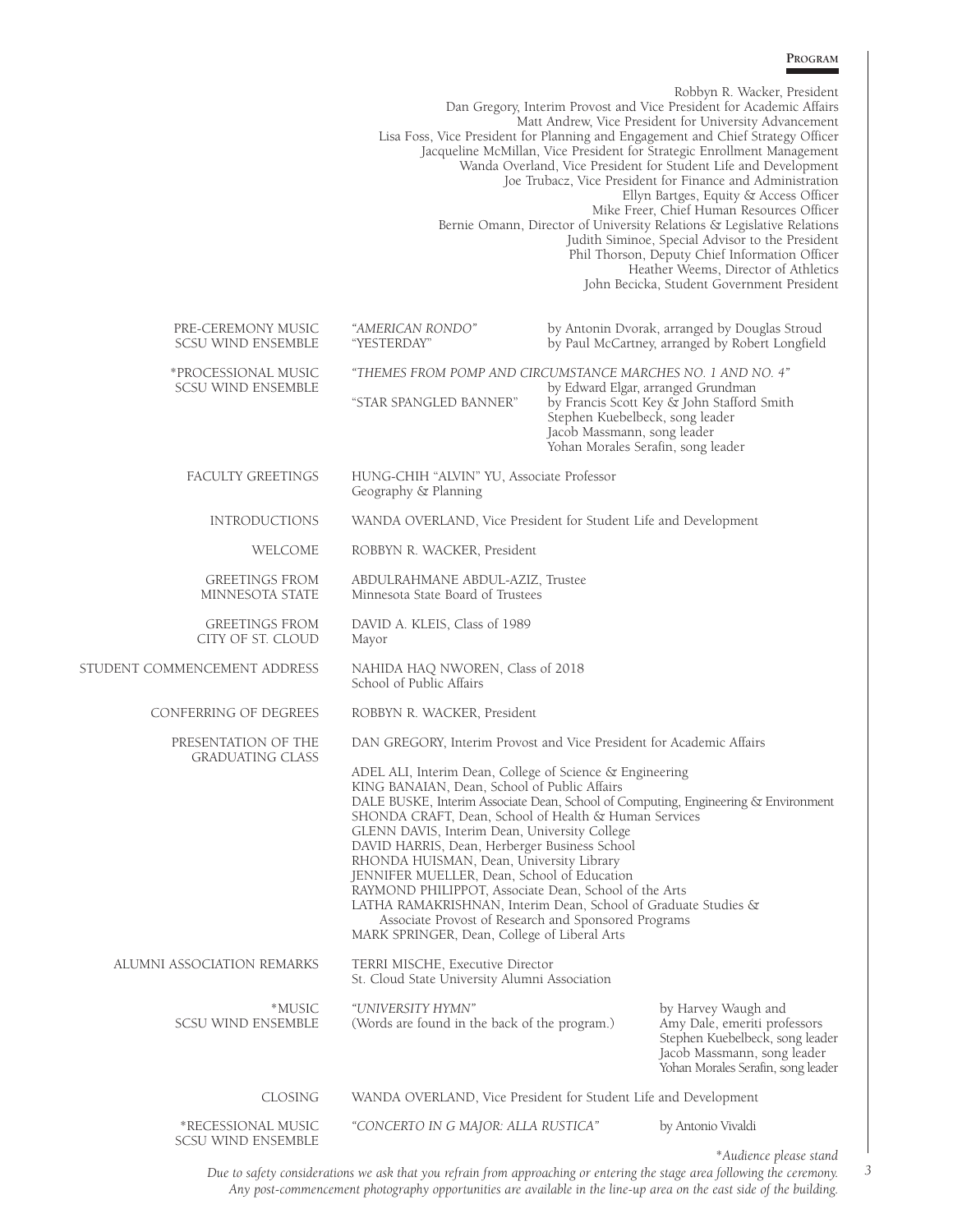

## Doctor of Education

SALLY JO DUFNER Otsego KRISTINA S. KELLER

#### NICHOLAS LINDE

NELS MATTHEW ONSTAD Morris SUSAN J. POWELL Edina TAMMY MARIE STELLMACH Baxter MARCIA ANN CINK WELCH Elk River MIRIAM J. WHITE

## Executive Masters in Engineering Management

TIMOTHY JOHN FELTEN

JOSEPH PAUL WAX

## Master of Arts

MICHEL ELIZABETH BACKSTROM Bemidji EUNICE GYAMERAH

BHASKER RAO JAKKULA

KAYLA ANN KOSCIELNIAK Foley SHAYA KRAUT

KELLY RYAN MAGER

TIMOTHY ROBERT MARTIN Big Lake HYOYOUNG PARK

NIMNA UTHTHARA HASANTHI PERERA Kandy, Sri Lanka

## Master of Business Administration

GREGORY JAMES BROWN Brooklyn Park EMMA ANN CASEY Barnum REID JAMES EGGEN

BRIAN JOSEPH EMERICK

ANDREW THOMAS ERVIN EVANS Maple Grove TYLER SCOTT GOODMANSON

SANDI LEE MULLINER Basin, Wyoming LAURA J. PREUSSER

DAYTON THOMAS READY

## Master of Engineering Management

SAI PRASAD AKUNURI India ELLESH GOUD BANDAKADI

AMANDEEP SINGH BHABRA

NIKHIL BOINPALLY

BALA KRISHNA DULIPALA

SRI HARSHA GOLLAKOTA Hyderabad, India CATHERINE KOU JOHNSON

RAGHAVENDER KOLANU

VINAY DAVID KUSUMA

SATISH REDDY MOOLA

SHYAM SUNDER REDDY NARU Hyderabad, India ANURAG NEDUNURI Hyderabad, INDIA ROBERT OLSZEWSKI Janesville, Wisconsin LEONARD OMOJEVWE ORORORO

ELIZABETH O. OSHOLOWU

SHILPA PATIL

YOUSUF RAJA Pakistan BHARGAV TEJ BHARADHWAJ RENTALA TEMITAYO SAM-ADENEKAN

KHUSHBOO SINGAL

SHASHIDHAR REDDY SUDINI

BHARATH MOHAN SURESH Chennai, India KOMAL TRISHALA Deoghar, India PRASANNA KUMAR VEERLAPATI Hyderabad, India KRANTHI KUMAR YAGA Hyderabad

## Master of Public Administration

#### JOSHUA RICHARD HOOGLAND

TEJAN KANU Freetown, Sierra leone ALEX THOMAS MCKENZIE Center City MEHMET TURGUT YILDIRIM Malatya, Turkey

## Master of Science

ZAIN UL ABIDEEN

WOLTER ADENLE ISAAC ADEBISI

LAURA CHRISTINE ADLINGTON Woodstock, Ontario, Canada HENRY TUNZUWANG AKANET Kaduna, Nigeria VINAY KUMAR ANANTHU

ANDREW MARK ANGELL

OBETH ARANDA

BRYCE BENNETT

SHERILYN M. BLOCK Monticello LISSA NAYLOR BONNSTETTER Plano, Texas EMILY CATHERINE BROWN

GAYATHRI HARITHA SAROJA BUDDHAVARAPU

RANDOLFO R. CAMPINS

MICHELE CARYN WASBOTTEN CARLSON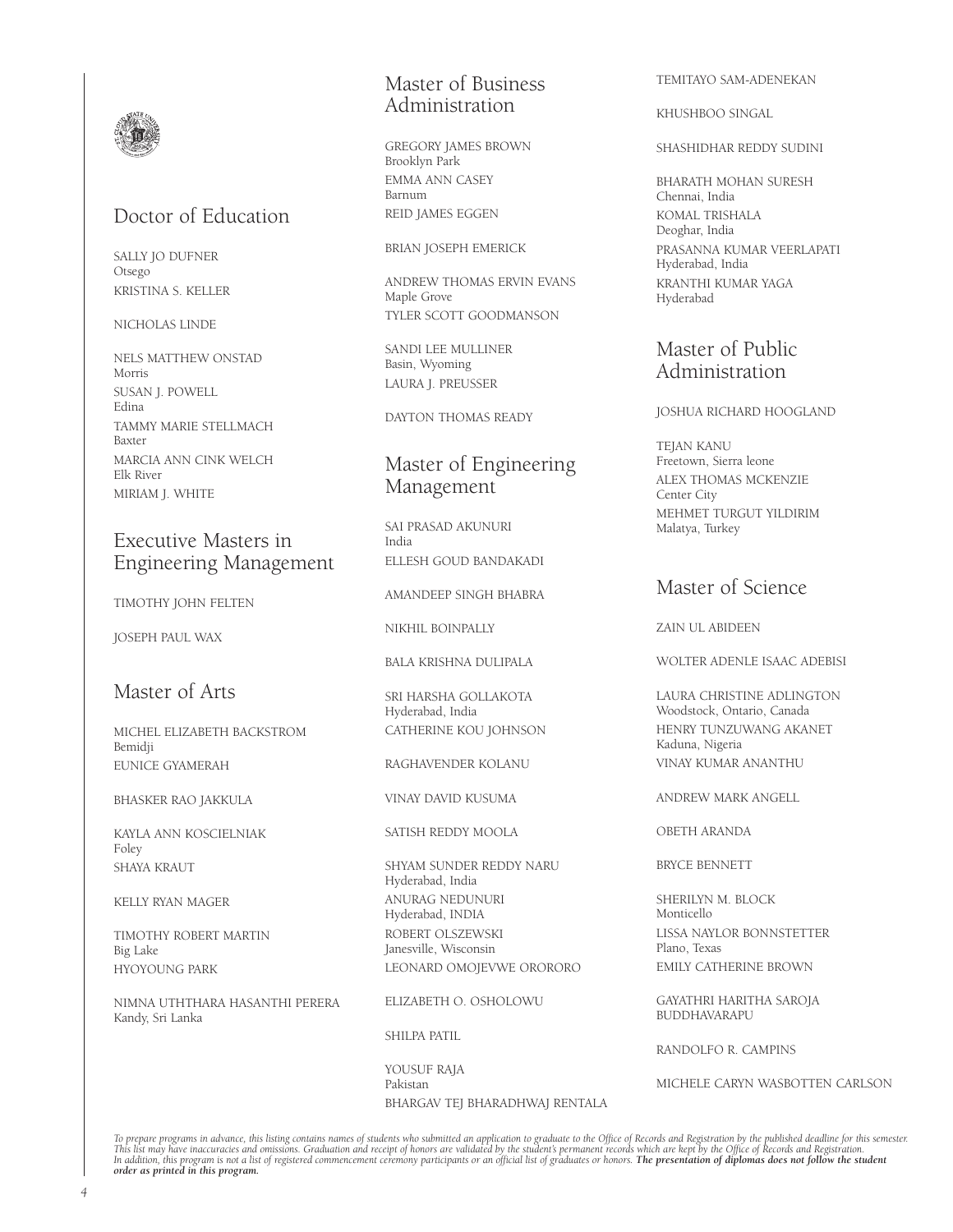NGA YIN CHAN Hong Kong CARMEN WEI CHAN-TRAM Maple Grove STEVEN DELINE Minneapolis SHIRU DING Jinjiang, China LUBA EVERITT

ADRIANNA LAJOY EVERS New Ulm COURTNEY JEAN FLEMING Lakeville SURENDRA GIRI

JOSHUA JAMES GORDON

CHRISTOPHER W. HOWE Pine River/Backus TINGTING HUO

KAYLA K. JANSEN Olivia STEPHANIE ANN JOHNSON

YASHWANTH REDDY KAMBALAPALLI

FURKHAN MANSOOR KHAJA

SHAH RUKH KHAN Lahore, Pakistan SANDRA MARIE KIEKOW Foley RYAN ANTHONY KOENIGS Clearwater TU MINH LE

ELEANA MARIE LUKES

AMY B. LUNDEBREK

CAITLIN ANN MACDONELL

PAIGE HUGHES ROSS MALLINGER Duluth KIRSTEN N. MARUCCO Taylorville, Illinois ANNA MARIE MCCRARY Lincoln, Nebraska MELISSA MCKINLAY

VISHAL JAGANNATH MHASKAR Plymouth ZEESHAN MOHAMMED

SHAWN PAUL MURPHY Fridley SHREYAS RAVISHKUMAR MYSORE

ABDOUL KADER NAZE

JESSICA A. NORDNESS **Burnsville** SAMANTHA JEAN OLSON Prior Lake CHRISTOPHER ORWIG Taneytown, Maryland OBINNA GERALD OTTI Enugu, Nigeria KUNDAN PANDIT

MICHAEL JOHN PELLER Minneapolis EMMALYNE THEILEN PETERSON

MICHELE MAE PETTIT

DATTAKUMAR DIPIKA PILLAY Hyderabad - India TAYLOR PIRRIE Winnipeg, Manitoba KA WAH POON

SWAPNIKA REDDY PUTTA

SHRAVYA RACHAKONDA

LISA LYNN RADER Otsego JANAKA PRADEEP RAJAPAKSHE GEDARA

SHARON THERESE RAMOS Winnipeg, Manitoba AMANDA LYNNE REITER

SHANA BERNICE ROGAN New Hope WARDA SAIF Karachi JAYAKRISHNAN SAKKARAVARTHI KARUNANITHI

KATE ANNE SCHROEDER Champlin JONATHAN SCHWARTZ Okemos, Michigan NATHAN JAY SCHWIETERS

CONAN ESTARR SHAFFER Springfield, Illinois MUNA SHRESTHA Lalitpur, Nepal CAITLIN DIANE STEEL Concord, North Carolina JERI LYNN STUGE Fridley REBECCA RAE TABBERT

NARASIMHA SAI KRISHNA TAMMINENI

FENG DOBOS TIAN

JULIA KATHLEEN TURNER Winnipeg, Manitoba PRAVEEN UPRETY

AHMED BAKHTIYAR UZ ZAMAN Hyderabad India SAI SHRUTHI VEERANNAGARI

ALEXANDRIA CHERYLANN WHEELUS Tampa, Florida SAMANTHA DEE WINGET Hutchinson ERIN REBECCA WYLIE

JESSICA ZAK

Master of Social Work TARA LEE ASSELN

KAILA MARIE FARNSWORTH

DEANNA LYN GENETTE

KRISTIN ANITA LARSON

Professional Science Master's DANIELLE MARIE HALL

ANIMESH STHAPIT Kathmandu, Nepal

Baccalaureate CARINA MARGARET ACHMAN

MOHAMMED MUNIF AL NAHDI

WENDY JO ALBJERG Summa Cum Laude

HASSAN HASSAN ALDAHNEEM

HANNAH ELENA ALDRICH Cum Laude Chisholm ARCHIE MAPLE ALEXANDRE Magna Cum Laude

SAUD MOHAMMED H ALHAJRI Al khobar, Saudi Arabia ABDUALELAH ALI ALHARBI

AYUUB ALI-ABSHIR Mogadishu ABDULLAH ADNAN ALKHULAIDI

HAILEY MARIE ALLEN Marshall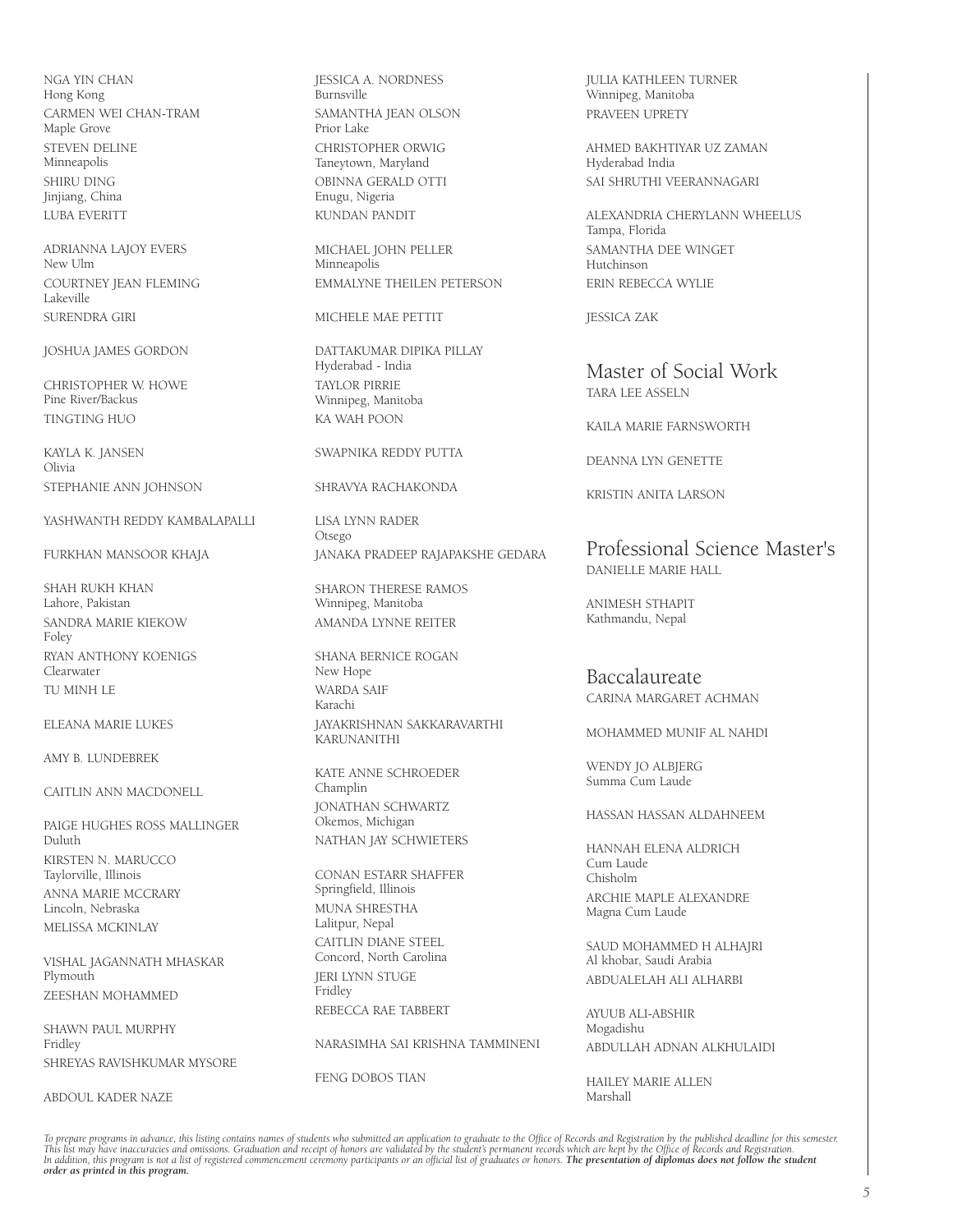SAKINAH MOHAMMED M ALNABOUD Cum Laude

DOMINIQUE H. ALOJADO

DANIELLE ROSE ALTHAUS

MAJED ZAID A ALZAHRANI Magna Cum Laude

ASHANI SAMADHI AMARAJEEWA Cum Laude Reykjavik, Iceland HANNAH MARIE ANDERS Magna Cum Laude Litchfield ALECIA L. ANDERSON

HUNTER G. ANDERSON Sun Prairie JAMIE LYNN ANDERSON Summa Cum Laude Monticello MCKENZIE J. ANDERSON Cum Laude Lake Lillian ROBERT JOEL ANDERSON Cum Laude Long Prairie SOFIE MARIA ANDERSSON Summa Cum Laude Kivik, Sweden JESSICA MARIE ANDERT

JAMES T. ANO St. Joseph CARLY MARIE ATKINSON Cum Laude

AHMEDRASHID MOALIM MOHAMED AWDIRIYE

MARTINS A. AYELOMI Magna Cum Laude Nigeria MARIAM CRUZ BAGADION Summa Cum Laude Sugar Land, Texas MELISSA ROLFZEN BAKER Summa Cum Laude Montrose ADAMA KOUDOUGNON BAKO Burkina Faso PAIGE ANN BALDWIN Cum Laude East Bethel TRAVIS MICHAEL BALL Blaine JEFFREY ALAN BANCROFT Magna Cum Laude Ramsey EMILY JANE BARBARO Magna Cum Laude

CHARLIE HENRY BARHORST Summa Cum Laude Sauk Centre CALVIN BARKER Summa Cum Laude

ELIZABETH JANYCE BARRETT Cum Laude

ALEXIS NICOLE BARRON Litchfield JASON WILL BARTELS

KALLEY CHRISTINE BAST Cum Laude

GRANT RYAN BAUER Lino Lakes OYUNGEREL BAYARSAIKHAN Magna Cum Laude Mongolia KIAYSA MARIE BEACH Summa Cum Laude North Branch AGNES CAROLINE BEARSON Summa Cum Laude Long Prairie LAURA CONSTANCE BECKER Magna Cum Laude Long Prairie TIA CHRISTINE BECKER Summa Cum Laude Cambridge JOSHUA ARTHUR BENOIT Sauk Rapids BRYAN JOSEPH BENSON St. Cloud SAMUEL JOHN BENSON Cum Laude ASHLEY ELIZABETH BERGS Magna Cum Laude Hutchinson MAHLET BERHANE

Fridley JAKOB DOUGLAS BERTHIAUME Monticello PAIGE VICTORIA BEUNING St. Cloud YODIT ASFAW BEYENE Ethiopia JESSICA ALANIS BICKNASE Cum Laude Fairmont CASANDRA-MARIE IGNACIO BIERWERTH

NICOLE DIANE BIGBEE

ALYECE MARIE BINA Cum Laude Buffalo ANSAI FATOU BIOSAWE Magna Cum Laude Cotonou, Benin

CYNTHIA MARIE LOPEZ BJORNSTAD Cum Laude

HUNTER JAY BLACK St. Cloud NATHAN FLOYD BLODGETT Cum Laude Elk River COURTNEY ERIN BOE Summa Cum Laude Sartell ANTHONY RICHARD BOECKMAN Summa Cum Laude GRANT MATTHEW BOERNER Becker SAMANTHA ANN BOETTCHER Magna Cum Laude St. Cloud BAILEY BOHMERT Mahtomedi RYAN CHRISTOPHER BOLDUC Princeton MEGHAN CHRISTINE BOLT Summa Cum Laude Milaca MIRANDA SOPHIA BORCHERT Atwater MACKENZIE ELAINE BORDERS Summa Cum Laude Annandale REBECCA ANN BORGERT Maple Lake TAYLOR JAMES BOUMA ALIESHA MARIE BRADFORD Monticello ALICIA RYANNE BRADY Elk River JENNIFER LEE BRENNAN

White Bear Lake ANNALIESE CHRISTINE BRUELLMAN Magna Cum Laude

BRADLEY THOMAS BUCHAN St. Paul BRADLEY STEVEN BUCHMAN Andover JIMMY VU BUI Magna Cum Laude

BRIAN C. BURKE Bettendorf, Iowa AARON MATTHEW CARLSON

JARED MICHAEL CARLSON Brooklyn Park MEGHAN ALYSSA CARMICHAEL Magna Cum Laude Stoughton, Wisconsin STEPHEN RICHARD CASANOVA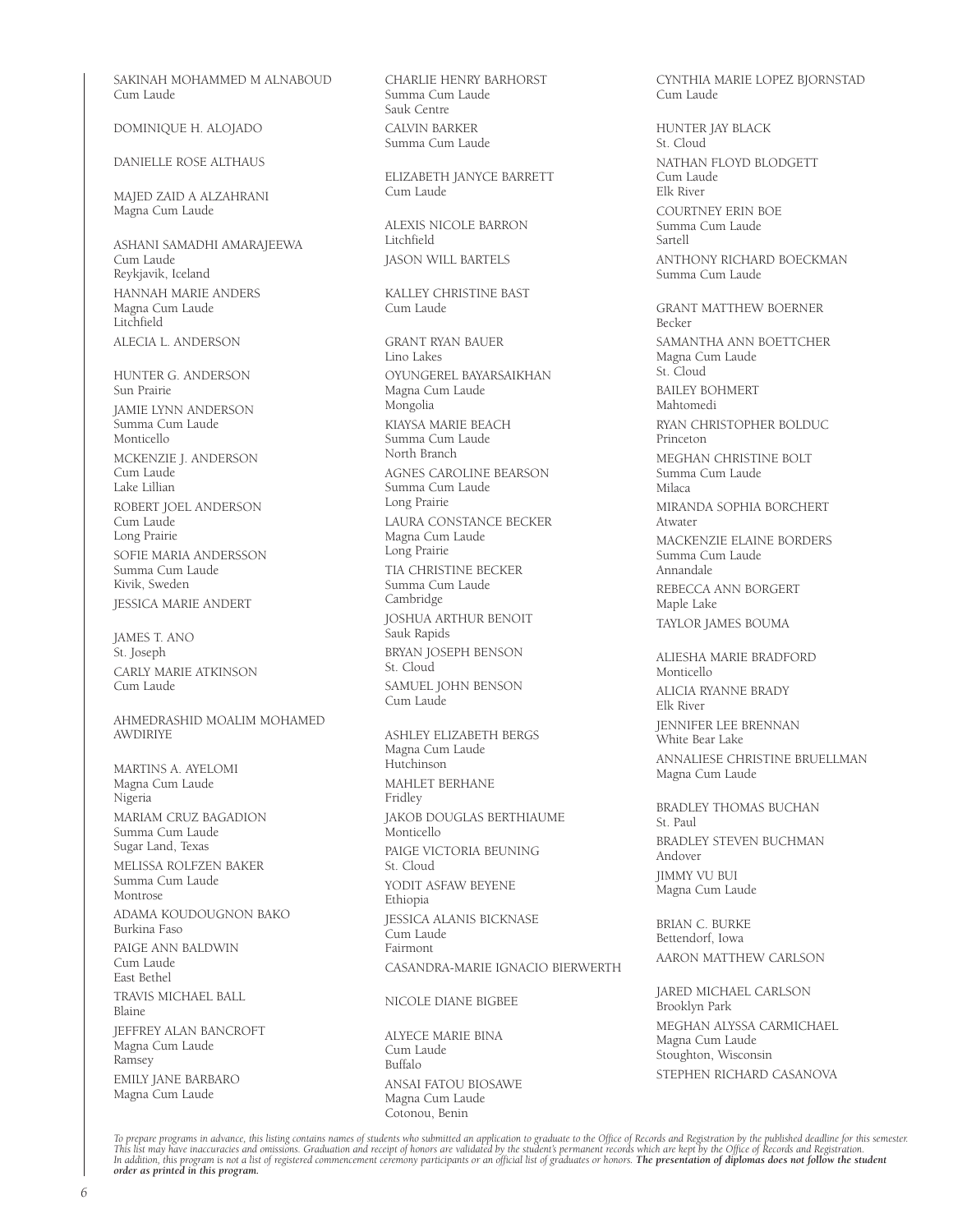TIMOTHY MICHAEL CASEY Magna Cum Laude

ALEX JONATHAN CASWELL Magna Cum Laude

LOGAN MICHAEL CATTON Holdingford RACHEL D. CHACKO Cum Laude Eden Prairie GER CHANG

JOHNY CHHANTYAL Magna Cum Laude Nepal AMANDA JEAN CHRISTIANSON Summa Cum Laude

#### SCOTT BERNARD CHRISTIANSON

#### KEATON CLARK

ANN KATHRYN COLLMAN Floodwood MELROW L. COMBS Minneapolis JESSICA MARIE CONDON Summa Cum Laude Sartell BUBEH CORNELIUS Cum Laude Bamenda, Cameroon BOBBI CHARICE COX Magna Cum Laude

MACKENZIE KIMBERLY COX Cum Laude

ALYSSA NICOLE CRUM Cum Laude Owatonna MATTHEW KELLY CRUMB Summa Cum Laude Brandon, South Dakota BRIAN JON CUNNINGHAM Magna Cum Laude

SETH CUPERSMITH Minneapolis WEI DAI China STEPHANIE INGRID DAVENPORT Cum Laude

BRITTNI NICOLE DAVIS Cum Laude

MATTHEW PAUL DEMARRE Cum Laude Elk River NICHOLAS J. DEMUTH II Cold Spring

CONNER ROY DEROSIER Cum Laude

ALLYSON THERESA DESCAMPS Aberdeen, South Dakota ABDOULAYE AZIZ DIABY

SHANDEL NICOLE DINGMANN Richmond RYAN ERVIN DOCKENDORF Cold Spring KIRSTEN MARGERET DOLMAN

BRIANNE RACHELLE DORCON Cum Laude Corona, California LAUREN REIL DOVENMUEHLER

#### SOPHIE MARIE DRAYNA

ARIELLA DUKUNDANE Bujumbura, Burundi JEAN REVENS DUMAS Tampa, Florida KATELYN JANE DYKHUIZEN Sartell LEAH EAKIN Summa Cum Laude Bakersfield, California TINA LOUISE EBER Cloquet MEGAN LYNN EDEN

KEVIN EINAR ELDSTROM Cum Laude

TAYLOR MAE ENGELKES Zimmerman BRYAN ENGLISH

WHITNEY JEAN ERHARD Annandale KENDRA MAE ERICKSON Magna Cum Laude St. Cloud SAFIYA ABDIRAHMAN ESSE

KENYA MARIAH EVANS

KYLE DAVID FAHRMANN Bloomington BASHIR ABDULAHI FARAH

NASRA ALI FARAH Summa Cum Laude St.Cloud KAYLA NICOLE FARRINGTON Cum Laude

KAYLA JUSTINE FERRARO Magna Cum Laude

JACOB PETER FINK Union Grove, Wisconsin ADAM CHRISTIAN FITZPATRICK Eau Claire, Wisconsin ALYSSA KATE FLADEBO Cum Laude Clearwater ALEXANDER JOSEPH FOGGIA Ramsey ANDREW ROBERT FOLEY St. Cloud LACEY KATHLEEN FONTAINE Cum Laude

CALEB MATTHEW FORBERG Cum Laude Sartell TRAVIS NEIL FRAKES Cum Laude

JOSEPH JAMES FREBERG Magna Cum Laude

TROY ALAN FREDRICKSON

ALICIA MAE FREIHAMMER Sartell PARKER JOSEPH FREY Minneapolis ETHYN LANE FRUTH Cum Laude

LINDSEY ANN FRYER Summa Cum Laude St. Francis JOSIAH MICHAEL FUCHS Magna Cum Laude St. Augusta SAMANTHA R. FUSSY Summa Cum Laude

#### JOSE CARLOS GALARZA WANDEMBERG

SHANE DONOVAN GANLEY St. Joseph CHRISTOPHER R. GARBACZ Princeton ERIC JOHN GARDNER Fridley KATHERINE MARIE GATZKE Magna Cum Laude Buffalo DIANA ANN GEISINGER Summa Cum Laude Annandale MADISON MARIE GEISLINGER Cum Laude

ZINABU ABATE GELMI St. Paul TYLER DAVID GENTZ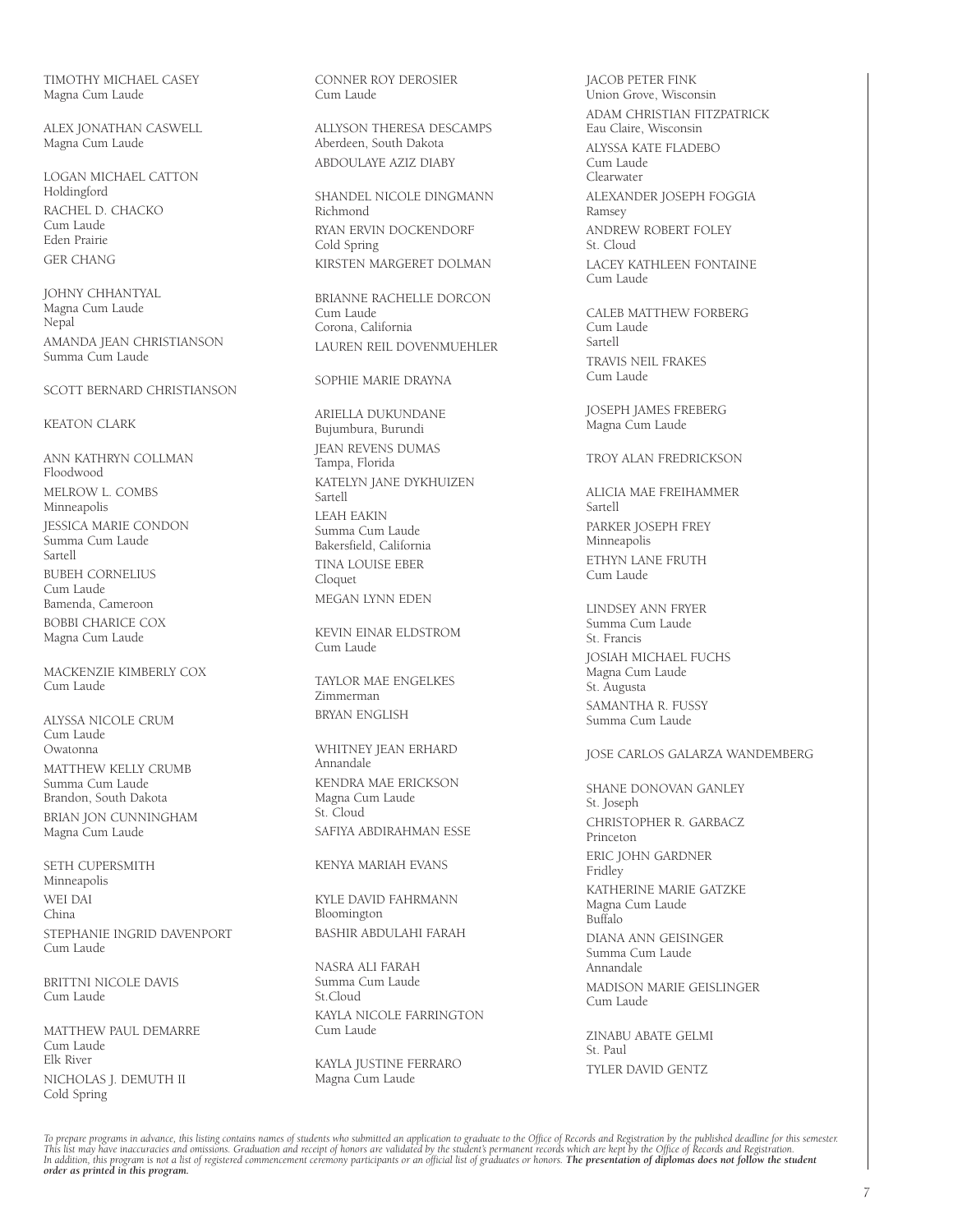STEPHANIE ROSE GEORGE Summa Cum Laude Buffalo JUSTIN JAMES GEURTS

SPENCER JOHN GILMAN Summa Cum Laude Big Lake SEAN PATRICK GITCH Summa Cum Laude

ISAIAH MITCHELL GLEITZ Cum Laude

KORISSA NICOLE GLYNN Hannibal, Missouri ERIC MIKEL GOEDERT Sauk Rapids COLEMAN BRIAN GOENNER

KYLE D. GOHL Cum Laude Ramsey MELISSA ANN GOHMAN

GABRIELA ERIN GONZALEZ Willmar HOLLY ROSE GOODWIN Magna Cum Laude Oshkosh, Wisconsin DAGNE MARIEL GORHAM Summa Cum Laude Cambridge LAURIE RENEE GRADIN Little Falls ALISSA ANN GRAHAM **Watkins** TERESE MARIE GREEN Sauk Rapids KRISTIAN S. GRIMALDI Summa Cum Laude

DEREK MICHAEL GRIMM

COURTNEY MICHELLE GROSSO Cum Laude

BRYANT JAMES GROVER Zumbrota KATRINA LEANN GRUNEWALD Summa Cum Laude

YUANCHENG GU

HOLLY ANNA GUERIN Pine City ALEXANDER JOSSEPH HAACK Cum Laude

KAYLEEN LARAE HACKENMUELLER Cum Laude

CHRISTOPHER LEE HACKER

MERYIEM HADJI Morocco GREGORY SCOTT HAGEN Summa Cum Laude Stevens Point, Wisconsin SHANIA ROSE HALGRIMSON Summa Cum Laude Princeton DOMINQUE RENEE HAMMONDS Richfield DUSTIN JAMES HANCOCK Magna Cum Laude

CHEYENNE JENNIFER HANSON St. Cloud ALYSSA MARIE HARL Magna Cum Laude New Prague BENJAMIN GERALD HARMS Elk River GARRETT PALMER HARRISON Champlin SAMUEL JOSEPH HARTMAN West Des Moines, Iowa COURTNEY NICOLE CHERYN HARTNEK Pierz BRANDON RAY HARTZBERG St. Francis MAXWELL JAMES HATLING

ALYSHA MARIANNE HEATH Summa Cum Laude

ALEXANDRA KATHRYN HEDQUIST Summa Cum Laude Stevens Point, Wisconsin ROSE MARIE HEGERLE Summa Cum Laude

ALEXANDRA J. HEINEN Summa Cum Laude Cold Spring JACOB PAUL HEINEN Summa Cum Laude

JULIE I. HEINEN Summa Cum Laude St. Cloud MAKENZIE V. HEINY Waterloo, Iowa TANNER JOE HENDRICKSEN Edmonds, Washington CALEB JOHN HENNEK Clear Lake ALEX RICHARD HENNEN Summa Cum Laude

KATHRYN LYNN HEULE Summa Cum Laude Plymouth CONNER LANDON HICKEY Seattle. Washington

TIFFANY MARIE HIEMENZ Magna Cum Laude

ZACHARY ROBERT HILDEBRANDT

NICHOLAS JOHN HILTNER

STEVEN MACKENZIE HILTON Magna Cum Laude Two Harbors NICOLE MARIE HIRSCH

CHLOE JULIET HOEFT Cum Laude Chanhassen JESSE PETER HOFFART Summa Cum Laude

AARON TIMOTHY HOFFKE Cold Spring SARA KAY HOFFMAN Magna Cum Laude New Ulm BAILEY SUE HOLIEN Rushford JESSICA MARIE HOLTZ .<br>Cum Laude Watkins LAUREN GENEVIEVE HORAN Cum Laude Oakdale BROOKE HELEN HORNSETH Cum Laude

KENDALL NICOLE HOUCK Summa Cum Laude Cromwell BREANNE EMILY HOWERTON

BRIAN MARC HUGHES Maplewood CALVIN TANNER HUGO

BRYAN MICHAEL HUHTA Big Lake ERIC WILLIAM HULBERT

JACOB P. HUPP

#### ALECK GUNNAR HUSBY

CAMI MAY HUSS Summa Cum Laude Eagle Bend ARRICA ELAINE IMM Summa Cum Laude Blooming Prairie BRIAN ALLEN INCE

ANTHONY SALVATORE INGRAFFIA Cum Laude Chicago, Illinois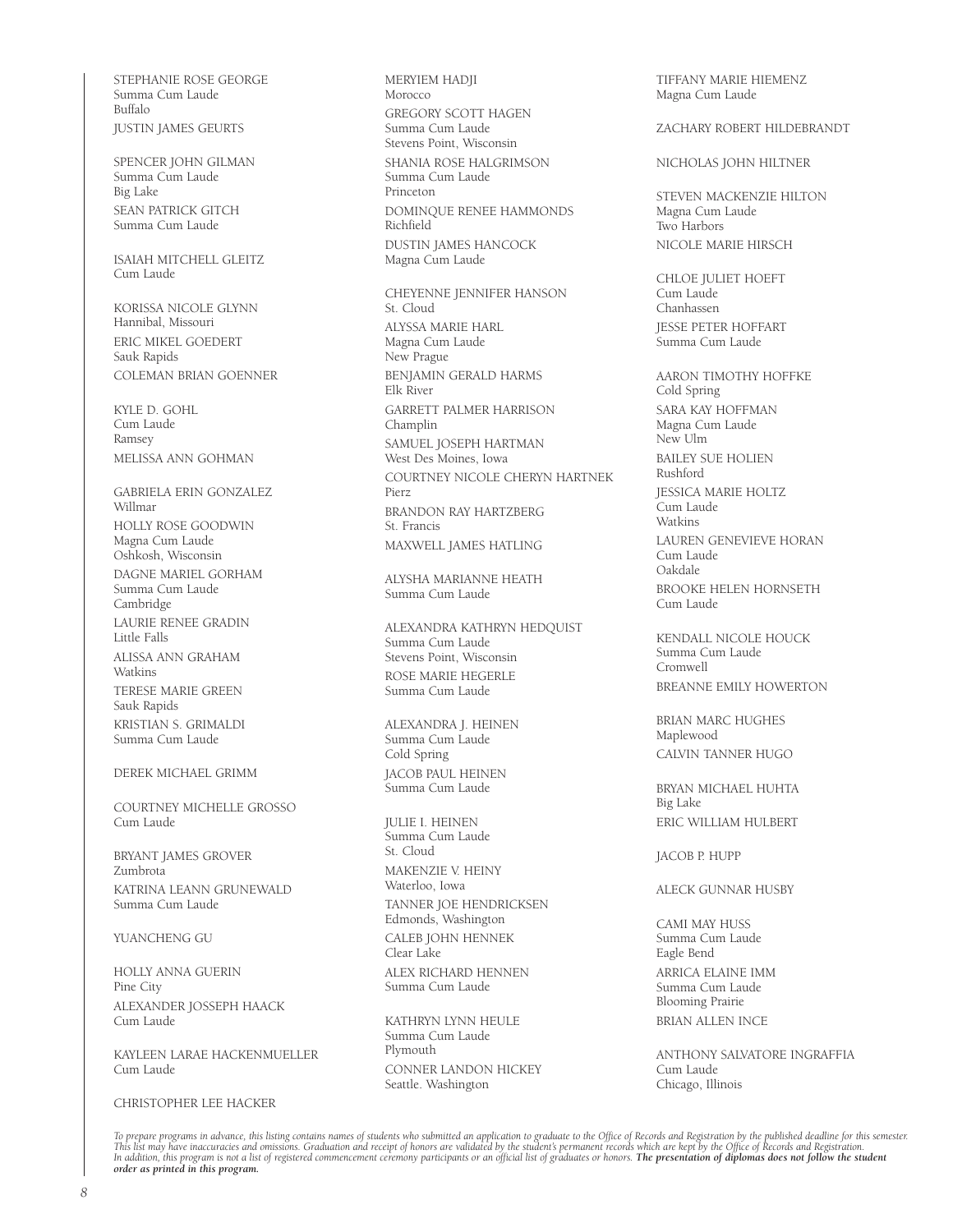NICOLE MARIE IRIARTE Cum Laude

BENJAMIN S. JACOBS Waseca KELLY FRANCES JACOBSON Cum Laude

#### MAZAHER JAFFER

MICHAEL EDWARD JAMNICK

NICOLE KRISTIE JARDINE

MAHA KHAN JAVED

ASHISH JAYAN Fridley BRIANA ROSE JENNIGES Cum Laude

KYLE ROGER JENSEN St. Cloud YAN JIA

JOHN RYAN JOHANSEN Summa Cum Laude Rogers MEGAN NICOLE JOHN

ANDREW ROBERT JOHNSON Magna Cum Laude

DAVID ARTHUR JOHNSON Hopkins ETHAN SCOTT JOHNSON Montevideo HUNTER MARCUS JOHNSON Osakis JOSEPH ALLAN JOHNSON

MCKENNA QUINN JOHNSON Summa Cum Laude

SHAWN GERALD JOHNSON Willmar SYDNEY SAMANTHA JORDAN Summa Cum Laude

BEAUTY KAN YONNOH JOSEPH-ILOME

AAMIN BHASKAR JOSHI

KAPIL LAL JOSHI Cum Laude

MITCHELL RYAN JUOLA Coon Rapids ANDREW MICHAEL KAEHLER Cum Laude

DAWN A. KAELKE Alexandria

LAUREN ELIZABETH KAHLE Magna Cum Laude Winsted BRYCE DUANE KAMENICK Summa Cum Laude Eau Claire, Wisconsin JULIA ALEKSANDRA KARINIEMI Cum Laude

MARLISSA M. KARPEH Indianapolis, Indiana BRONTE GRACE KARVEL-FULLER Magna Cum Laude

SANDRA KAYITESI Rwanda, Kigali KAYLA ANN KELLER Magna Cum Laude Sauk Rapids CAITLYN SUE KELLY

SAMUEL LEE KENDALL Rosemount NICHOLAS WILLIAM KENNEDY Eden Prairie DANIEL GEORGE KERANEN Summa Cum Laude

KENDRA ALINE KESTI Magna Cum Laude St. Michael CASSANDRA JO KING Summa Cum Laude

LEAH ANGELA KINGSLEY Magna Cum Laude Aitkin WAYNE GREGORY KINNEY Summa Cum Laude Zimmerman MARY SUZANNE KIRSCHNER Summa Cum Laude Otsego ALEXANDER STEVEN KISTER Cum Laude

NOAH JAMES KITZMANN Detroit Lakes KRISTINA LEANN KLEIN Cum Laude Ham Lake KAYLA MARIE KLEINSTEUBER Magna Cum Laude Monticello **IFNNIFFR DAWN KLINGENSMITH** Summa Cum Laude Stanchfield LYDIA LILE KLINKHAMMER Magna Cum Laude Crookston ADAM JAMES KLOCKE St. Cloud

SUMMER BROOKE KNUDSEN Summa Cum Laude St. Joseph ALEXIS ANN KOEHLER Cum Laude Ladysmith, Wisconsin JILL MARIE KOFLER Magna Cum Laude

LAURA ELIZABETH KOFORD

DYLAN JAMES KOHL Magna Cum Laude

ADINA ALENA KOOP Cum Laude

ANDREW OWEN KOSLOSKI Maple Grove ISAAC KOTILA Maple Lake FATOUMATA OUKOU KOUMARE CISSE Cum Laude Mali MARIA ANN KRAFT Magna Cum Laude Coon Rapids JESSICA LYNN KRAUS Elk River JONATHAN ROMAN KREUSER

DYLAN ROBERT KRINGSTAD

NICHOLAS ROBERT KROEGER

MITCHEL C. KROSCH Cum Laude Cosmos JEREMIAH RICHARD KRUEGER Magna Cum Laude East Grand Forks JORDAN PAUL KUESTER

#### LEAH LYN KUKLINSKI

ALYSSA MARY KULLA

AMBER NANCY KULOW Magna Cum Laude Sauk Rapids MICHELLE J. KUMAR Albertville TENZIN KUNSANG Tibet JUBLE OMATAYO LACY

RACHEL N. LAHR Summa Cum Laude Kimball BRANT MICHAEL LAHTI Rockford SANAM LAMA TAMANG Kathmandu, Nepal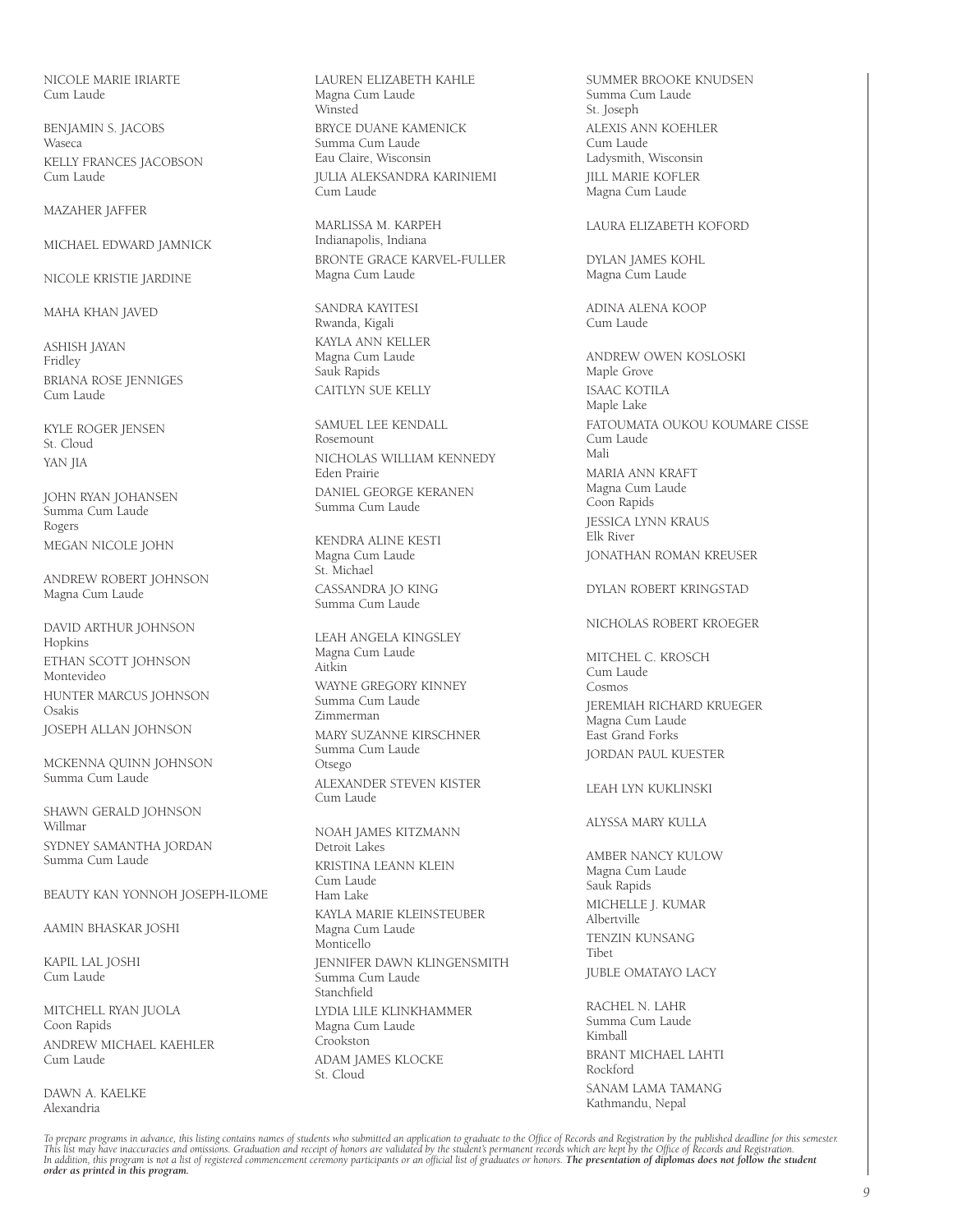LUCAS ROBERT LANIEL Elk River NICKLAS LEAL LANMAN

AUTUMN NICOLE LANNERS Magna Cum Laude Royalton LINDSAY NICOLE LARSON Cum Laude

STEVEN SCHUR LE VASSEUR Cum Laude

HONEY LEE Summa Cum Laude

JACQUELINE ANN LEE

NOU CHENG LEE Cum Laude

SAMANTHA I FF Magna Cum Laude St. Paul SOHEE LEE

#### YEE BA NHIA VUE LEE

YER LEE

YLEXIA MAE LEE Rochester KATHRYN ANN LEITSCHUH Anoka ERIC BRUCE LEVINE Chicago, Illinois LINDSEY TAYLOR LEWIS Cum Laude Woodbury EMILY ANNE LEYENDECKER Magna Cum Laude St. Cloud MATHEW JOHN LEYENDECKER St. Cloud CONGYU LI Cum Laude China DAIXI LI Magna Cum Laude Baoding, China SONG LI

ETHAN KELLY LICHT Cum Laude Sartell SHAUNA RAE LIND Summa Cum Laude

IAN SKYE LINN Summa Cum Laude

JIANGYUAN LIU Magna Cum Laude China

NICKOLAS VICTOR LOEFFLER Magna Cum Laude

TAYLOR ANN LOESCH Summa Cum Laude Paynesville SAMANTHA ELIZABETH LOKKEN Cum Laude

COLEMAN ROY LOMBARD Magna Cum Laude Pine City NATHAN ALAN LOOSBROCK Adrian LUCY LAKER LOTARA Panyikwara, South Sudan ANDREW WILHELM LUNDBERG Magna Cum Laude Owatonna DEVEN PAUL LUNDIN Magna Cum Laude Dassel KATHERINE ALLISON LUNDQUIST Cum Laude Holdingford LULU LUO China GOLDA COLOMBE MABUSHI Magna Cum Laude

QUINTIA ISABELLE MABUSHI

KELLI ANN MACHEMEHL Summa Cum Laude Lester Prairie KODY M. MALAKOWSKY Cum Laude Maple Grove SHANIA KIEREN MAMAN Cum Laude Malaysia EMILY LORRAINE MANKOWSKI

MACKENZIE KAY MARCO Dassel-Cokato CARLY RAE MARRON Magna Cum Laude St. Michael NATASHA ELISE MARSCHALL Summa Cum Laude Paynesville CRYSTAL LEE MARSCHEL

HALEY THRASEA MARTIN Magna Cum Laude Frontenac AHMED FAISAL MASRI Saudi Arabia Jeddah DANIEL JOESPH MASSEY Magna Cum Laude

TREYTON ANTHONY MATTSON South St. Paul

#### SAMUEL LEWIS MAZUREK

EMILY ELIZABETH MCCALLSON Summa Cum Laude Royalton RYAN PATRICK MCCONNON Magna Cum Laude Monticello LILY HOPE MCCOY Summa Cum Laude Long Prairie AMBER LOUISE MCDOLE Princeton TIARA JANE MCFARLAND

CHRISTOPHER DANIEL MCKAY Wyndmere, North Dakota ANNA MARIE MCKEAN

ALLISON JACLYN MCLAIN Monticello JEREMIAH JAMES MCLAUGHLIN East Bethel NATHAN JAMES MCMULLIN Magna Cum Laude Rochester CHASE MICHAEL MCNAMARA

STACIE RENAE MCNAUGHTON Cum Laude Sherman, SD CASEY DOUGLAS MCQUADE Cum Laude

TREVOR EDWARD ALTMAN

JESSICA IRENE MEICHSNER Magna Cum Laude Sartell ERICA PAGE MELBIE Atwater YARED IYASSU MENGESHA

JESSICA KATELYN MERRILLS **Cum Laude** Sartell HANNAH JOAN MERSINGER Foley MITCHELL WILLIAM MERTEN Rice MICHAEL JOHN MESSENGER Duluth ZACHARY S. METZGER Sunnyvale, Texas DARIN JOSEPH MEYER

ROSE BETHANY MIKHAIL Magna Cum Laude Apple Valley HAYDEN VANCE MILLER Apple Valley JESSE ALEXANDER MILLER SOPH Saint Michael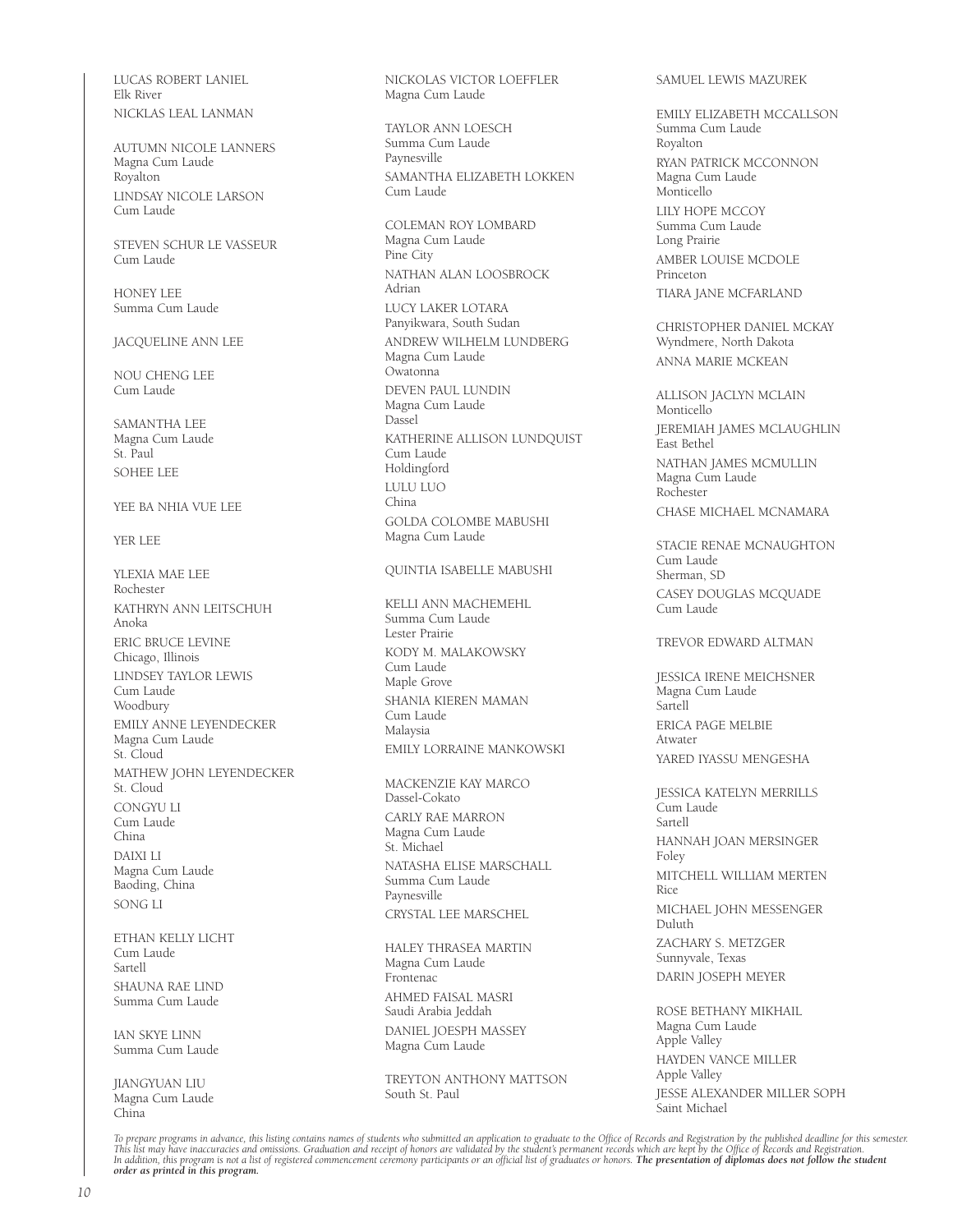JOSEPH MILLER Summa Cum Laude

JUSTIN CODY MILLER Magna Cum Laude

NICOLE LYNN MILLER Chaska SOPHIA MARY JOAN MISSAGHI Sartell AMBER KAY MISSELT Ridgeland, Wisconsin NABIL AHAMED MOHAMED Golden Valley KORYNA DANIELLE MOLDEN Magna Cum Laude Alexandria CHRISTA BETH MOLLER PATTISON Magna Cum Laude Spicer NATALIE ANN MOORE Cum Laude

LEAH KRISTINE MORGAN

KAITLYN THERESE MORRILL Cum Laude Elk Grove Village, Illinois JULIA ELIZABETH MORRIS Cum Laude

WILLIAM JEFFREY MORTENSON Cum Laude

DEMI MOUA

KANG ZOUA MOUA St. Paul ELENA GABRIELLE MROZEK Cum Laude Sauk Rapids KAYLA MUA Cum Laude

JESSICA MUKAZI NGANGO Kigali, Rwanda HASSAN RIZWAN MULLA Brooklyn Park IKRAM MOHAMED MUSA

AMAR MUSTAFIC Blaine JANAE JACKLYN MYERS Cum Laude

SHUNSUKE NAKAMURA Cum Laude

JUSTIN MICHAEL NATHE St. Joseph SAQIB NAWAZ

DIVINE CYNTHIA NDIKUMASABO Summa Cum Laude Bujumbura, Burundi GABRIELLE MARIE NELSON Lino Lakes JENNA MAE NELSON Magna Cum Laude

#### KAITLYN MARIE NELSON

KELLY MARIE NELSON Magna Cum Laude White Bear Lake KELSEY REID NELSON

KATRINA ROSE NESS Onamia ANGELA ROSE NETTLETON

FENELLA NEWCOMBE

ERVE CLAUDEL NGABIRANO Cum Laude Bujumbura, Burundi MORGAN RUTH NICKA Annandale ETHAN LAWRNECE NIEMELA Magna Cum Laude

TINA ROSE NIEMELA Cum Laude Park Rapids NAHIDA HAQ NWOREN Bangladesh JARRED JAMES OFTEDAHL Chaska AYODEJI B. OLAJIDE

#### MOLLY D. OLMSCHEID

ALISA ANNE OLSON Cum Laude Motley DANA CATHERINE OLSON

JONATHAN CARL OLSON Foley KAYLIE JO OLSON Cum Laude St. Cloud KELSIE KAY OLSON Onamia MATTHEW LEONARD OLSON Cum Laude

STEPHANIE MARIE OLSON

KHADAR ABDILLAHI OMAR St. Paul MOSES NYABUTO ONYANGORE Nairobi, Kenya

BRENNAN MATTHEW ORTH Magna Cum Laude

ZAHRA OMAR OSMAN

ABDOUL RAZACK OUEDRAOGO

VICTORIA MARIE PAAVOLA Cum Laude New York Mills ALEKSANDR WILLIAM PARK Plymouth ZACHARY DOUGLAS PARKER Cum Laude Onamia SAVANKUMAR RAJESHKUMAR PATEL

BRIAN DAVID PAULING

MILEE LYNN PEAVEY St. Cloud MITCHELL HUNTER PECK

MELVIN JOSUE PENA DE PAZ

JAKE RICHARD PENDZIMAS

ERIK JOHN PETERS Summa Cum Laude

RYAN DONALD PETERSON Magna Cum Laude

TAYLOR JOHN PETERSON Magna Cum Laude Big Lake ZACHARY ALLAN PETERSON Summa Cum Laude Alexandria KIM HUEOY T. PHAT Shakopee CHAD AUBREY PHILLIPS

KIRI BARBRA PHILLIPS

DEANNA LYNN PICKA Summa Cum Laude Annandale MARIE ASHLEY PILLATZKI Cum Laude Becker DION ALBERT PIRNESS Big Lake CHANCE KRISTOPHER PLASH Escondido, California ERIN LOUISE PODVIN Cum Laude

SHEILA MARIE POEPPING Summa Cum Laude

PRISCILLA ROSE PONTIUS Fall Creek, Wisconsin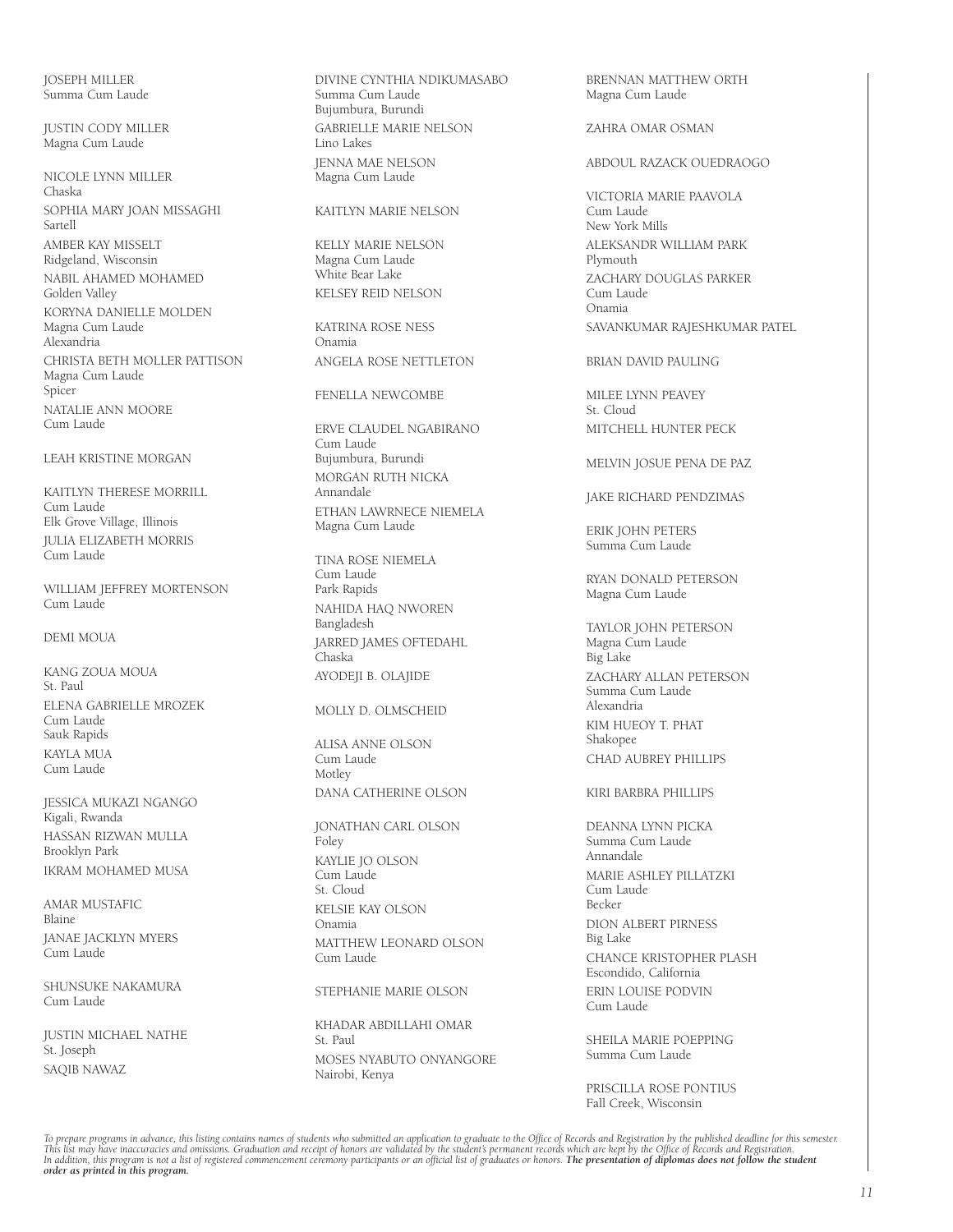BRENDA EVELYN PORTER Magna Cum Laude St. Cloud ELISE NIDONG PORTTIIN Magna Cum Laude

ROSALIE ANN POST Clear Lake JOSIE FAYE POTRAMENT Cambridge YULDUZKHON PULATOVA Magna Cum Laude

JENNIFER HELEN PUNCOCHAR Magna Cum Laude

ABIGAIL MARIE PUNTON

GUANBO QIAO China ANDERS JOHNATHAN RAHKOLA Andover MUHAMMAD MAMUNUR RAHMAN

AUSTIN RAKE Valdez, Alaska RICARDO GABRIEL RAMOS Milwaukee, Wisconsin LISA D. RARICK Summa Cum Laude Cold Spring JENNIFER MARIE RASMUSSEN Cum Laude Sauk Rapids KARLIE PAIGE RAY Cum Laude Savage ADAM JEROME REISCHL St. Joseph HUAN REN China PETR VASILYEVICH REVUTSKIY East Bethel ROBERT ROY REYNOLDS Edina INGREE MELISSA REYNOSO MAYTA Peru CHRISTOPHER BAKER RICH JR

MATHEW SCOTT RICHARD

KAYLEE JO RICHARDS Magna Cum Laude

NICHOLAS JAMES RINGSMUTH Magna Cum Laude Waite Park JOSHUA THOMAS ROBINSON Savage NATHANIEL ROMAN FREDERIC ROCHE

NATHAN GRAHAM ROCKWELL Sartell

KAYLEE ANNE ROELIKE Cum Laude

SCOTT DOUGLAS ROMEO Cum Laude Blooming Prairie ANASTASIA K. RONYAK Magna Cum Laude Andover STEPHANIE ANN ROSARIO Belle Plaine TAYLOR ROSE ROTHSTEIN Summa Cum Laude Cold Spring CHARLINE L. ROUAMBA Cum Laude Burkina Faso EVAN MICHAEL ROWLEY Magna Cum Laude

SAMANTHA ERIN RUDE St. Louis Park AUSTIN PATRICK RUDOLL

PAIGE MADISON RUEHLE

ROSE ANN RUPRECHT Eden Valley FRANCHESCA JAMES RYBAK

LARISSA ANN RYDBERG Cum Laude Rosemount SYDNEY RYDBERG-OLSEN Cum Laude Pine City ALBERT RICHARD RYSAVY Cum Laude Owatonna ZAIN SAFDAR Gujrat, Pakistan HARUKA SAIKI

ZEINAB SAKO

LUKE SALADIS Magna Cum Laude

SAMANTHA IRENE SANCHEZ

DAMILOLA FLORENCE SANUSI

SAMANTHA MARIE SAWYERS Cum Laude

RANDI A. SCHAUST Summa Cum Laude Andover BRIANNE SCHECK Summa Cum Laude Beach Park, Illinois

COLLEEN MARIE SCHIMNICH Summa Cum Laude

KATHERINE SCHIMNICH Cum Laude

AMBER LYN SCHINDELDECKER Cum Laude

ZACHARY DANIEL SCHLICHT

JORDAN S. SCHLICHTING Cum Laude Rice CECILIA ANN SCHMIT Cum Laude

BO TYLER SCHMITZ St.Cloud JESSE MATTHEW SCHNEIDER

STEVEN KURT SCHOLZ

BOBBI L. SCHRAMEL

BEN ROBERT SCHREURS Maple Grove MARIANNA SCHULTZ Summa Cum Laude Osceola, Wisconsin TIFFANY ANNE SCHULZ Cum Laude East Bethel ASHLEY AMY SCHWARTZ Little Falls BRET A. SCHWINGHAMMER Magna Cum Laude St. Cloud MATTHEW ROBERT SEAFOLK

NANOUG THOMAS SEKONGO Cum Laude Abidjan, Ivory Coast MASON DOUGLAS SEVERSON Brainerd LAUREN MCKENZIE SHAFT Magna Cum Laude Sioux Falls, South Dakota DEEPIKA SHAH Cum Laude Kathmandu, Nepal JINGYI SHAN Cum Laude China AAYUSHMA SHARMA Nepal KELSEY KATHERINE SHAW Magna Cum Laude Andover DAKOTA JANE SHEARER Summa Cum Laude

JUN SHEN China NATHAN C. SHERWIN Brooklyn Park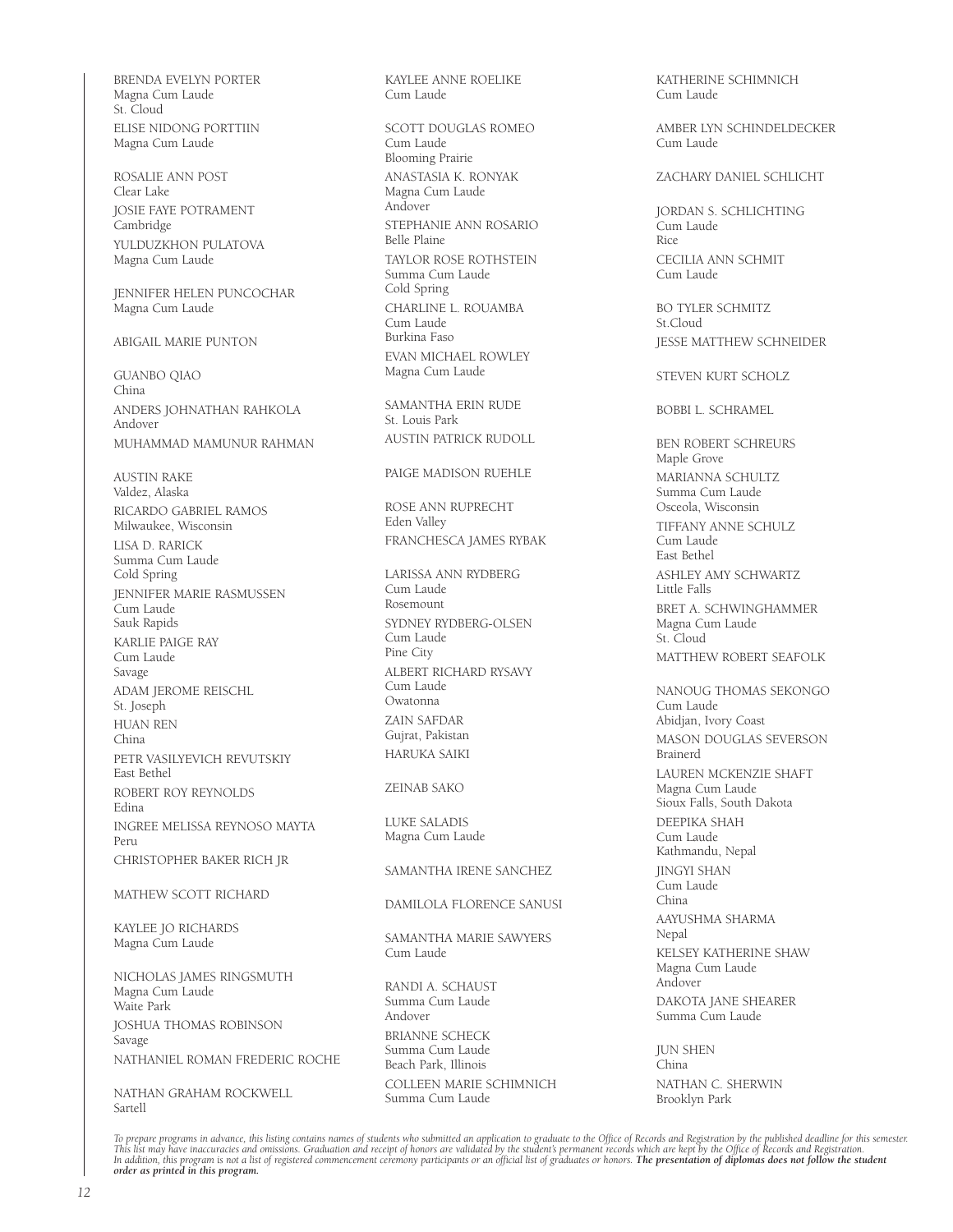AMIE JO SHOCKMAN Summa Cum Laude Braham BIBEK SHRESTHA Cum Laude

DAYITWA SHRESTHA

THAMULAKWAHSO SHWE

LUKE DUANE SILJANDER

EMERALD SIMKHADA Cum Laude

AMBER CHRISTINE SIMON

TAYLOR JAMES SJOBERG

ALEXANDER VINCENT SLAGLE St. Michael ANDREW THOMAS SMALL Summa Cum Laude

GINA MARIE SMELTER St. Cloud LAURA LOUISE SMITH

REBECCA MARIE SMITH Cum Laude Montevideo ROBIN KAY SMITH Cum Laude

KAYLA ROSE SNELLER Summa Cum Laude

EMILY R. SOLIN Cum Laude

MADISON GRACE SOMMER Woodbury AUSTIN LEE SONTAG Cum Laude

ALYSSA JUDITH SOOKDEO Cum Laude Princeton BRYCE CHRISTOPHER SORENSEN Magna, Utah SANTIAGO SORIANO Cum Laude

LEE HANG SOUN Zimmerman JACK RICHARD SPAETH Magna Cum Laude Montevideo JOHN TYLER SPILLERS

JAMESON DALE SPITZIG Magna Cum Laude Ankeny, Iowa

ELIZABETH MOLLY SPIZMAN Summa Cum Laude

ERIN MARGARET STALBOERGER Cum Laude

WILLIAM EDWARD STANLEY

SAMUEL PETER STANTON Cum Laude

TAYLOR JO STECKELBERG Summa Cum Laude Wells LILIAH STECKER Rockford NICHOLAS D. STEIN

KELLY J. STEINKE

SUSAN MARIE STEISKAL

JACQUELINE ANN STIELOW Summa Cum Laude Sturgis, South Dakota LORI JANE STIFTER

GINA R. STILLWELL

EMILY JO STONE Cum Laude Browerville BRIANA ELAINE STOWE

SHAWNEE MICHELLE STRAND Summa Cum Laude Rogers ABBY MARIE STREHLOW Hanover ALLYSSA ANN STREHLOW St. Michael DAYTON MAYLAND STRONG

STORM ROBERT SULLIVAN

CAMERON SCOTT SUNDBERG Summa Cum Laude

DOUGLAS PAUL SUNDBERG Little Falls BREANNA CHRISTINE SWEENEY Magna Cum Laude Inver Grove Heights DEAN ABBAJEBEL TAHIRO

MONICA ELIZABETH TAIWO St. Paul ANDRE D. TAKEI Sorocaba, Brazil WONDMAGEGN ALEMU TAYE FELICIA MARIE TEIKEN Cum Laude Frazee GARRETT STEPHEN TETRICK Magna Cum Laude Aitkin ZANG THAO

MATTHEW THOMAS THEISEN Chaska RAYMOND ALLEN THEISEN

ZACHARY FRANCIS THELL Magna Cum Laude Freeport LAURA MARIE THEN St. Cloud JAIMEE ELIZABETH THIELEN Summa Cum Laude St. Cloud TANNER M. THIELMAN Buffalo ANDREA KATE THOMAS Cum Laude

TE'AURA DAWN THOMAS

ERIC THOMPSON

NICOLE ROSE TODD St. Cloud TAYLOR TOMPERI Menahga TRISTIN RAE TOPINKA Cum Laude Richmond MARIE ANN TOWER

NGHIA TRONG TRAN Cum Laude St. Cloud NICHOLAS TAYLOR TRAN Elk River DAMON RAY TREAT Fairfield, California KHOI NGUYEN TRINH

JOSEPH GREGORY TROST Lino Lakes JACK RAYMOND TRUDEAU Summa Cum Laude St. Michael MICHELLE KATHRYN TRYBA Anoka BRANDON SCOT TSCHIDA

SHANNON MARIE TURCOTTE

KAITLYN NICOLE TVEIT Summa Cum Laude Aitkin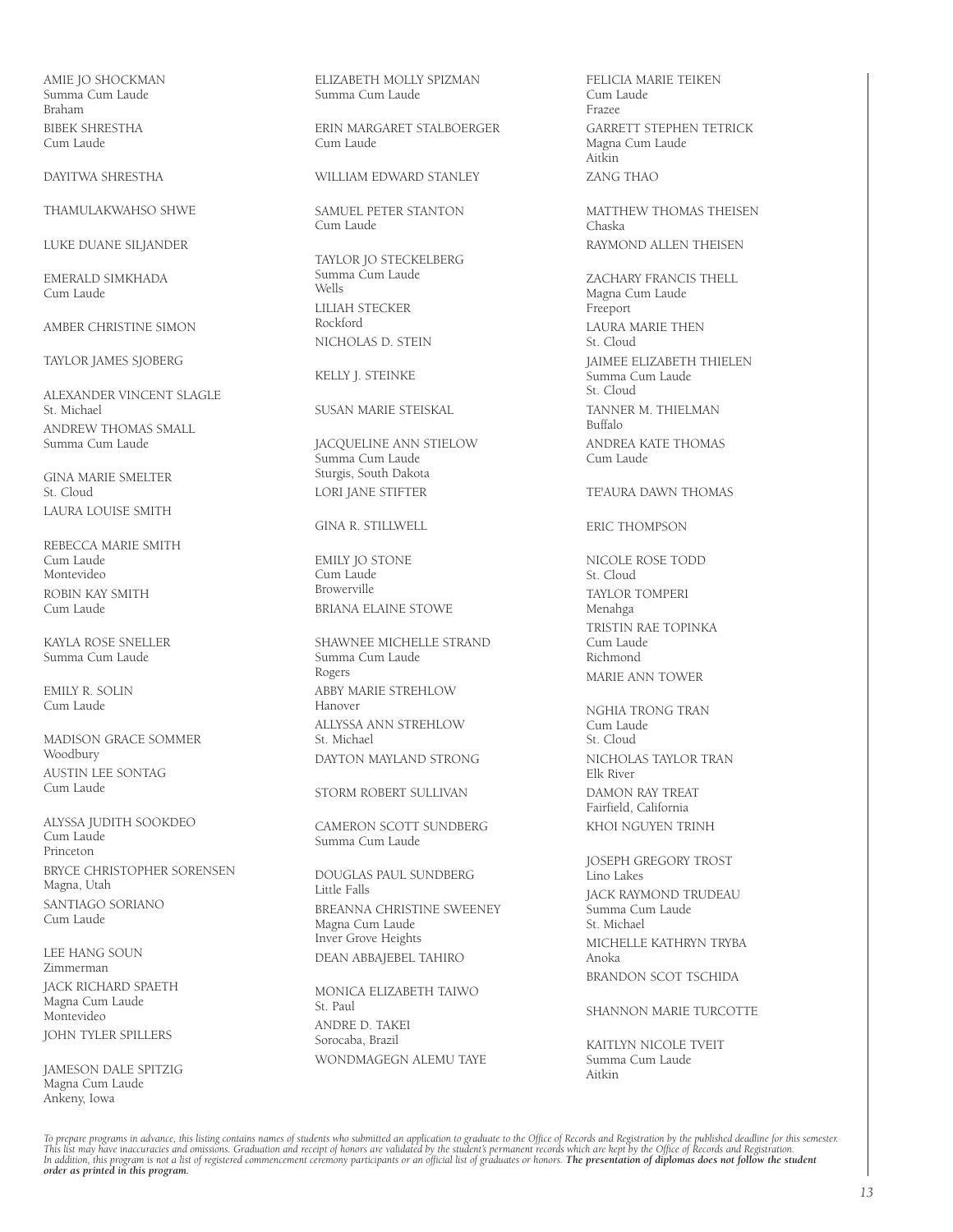TIMOTHY STEVEN TWIST Cum Laude Long Prairie ABDURAHMAN A. UMER

AMY AMALIA URMAN Magna Cum Laude North Branch BAILEY MICHAEL VAN BECK Magna Cum Laude Melrose COLE MATTEW VAN BECK Magna Cum Laude

CRYSTAL ROSE VANARK Magna Cum Laude Little Falls STEPHANIE RENEE VANDER WAL Cum Laude Slayton CHAMENG VANG St. Paul DONNA VANG

LINDSAY ROSE VENNIE Cum Laude Belle Plaine PAIGE OLIVIA VERKINNES Cum Laude

MADISON CAROLINE VOGT Magna Cum Laude

CUNIYET LOGAN VOLD

ANGELA JEAN VOLNESS Cokato ZACHARY HOWARD VOSS St. Michael-Albertville VANESSA AFI VOUMADI Magna Cum Laude

ADAM MARLOWE WAGNER Magna Cum Laude

ASHLEY JEAN WAKELIN Magna Cum Laude

JENNIFER ANNE WALDNER Rogers EMILY MARIE WALKER Summa Cum Laude

KAYLEY RENEA WALKLEY Summa Cum Laude

DAVID ANTONY WALLIN

LU WANG Cum Laude China THOMAS DALE WANOUS Cum Laude Blooming Prairie

JAMIE LYNN WARNEKE Zumbrota MICHELLE MARIE WASLIE

DUSTIN JAMES WATSON Cum Laude

SARAH ELIZABETH WATTS Magna Cum Laude Milwaukee, Wisconsin DAKOTAH BRYANT WEICHMAN Cum Laude

#### WHITNEY KAYE WEIRENS

MELANIE JEAN WELLE Cum Laude Becker ALEXANDRA M. WELTY Minneapolis COURTNEY JOSIE WENSMANN Summa Cum Laude Cold Spring HARLEY DILLAN WESTERLUND Minneapolis CHLOE JANE WETTER

ASHLEY MARIE WILLIAMS Minnetonka JAMES STEVENSEN WILLIAMS

HAYDEN JEREMIAH WILLNER Watkins ABIGAIL LARAE WINCH Cum Laude

Brainerd SHANNON DEE WINTER Summa Cum Laude

ELIZABETH JOLYN WISEMAN Summa Cum Laude St. Cloud CODY JAMES WITZMAN

ANGELA MAE WOLF Summa Cum Laude Bowlus ASHLEY KATHLEEN WOLF Magna Cum Laude

LAANI XIONG Cum Laude

SARA XIONG Cum Laude St. Paul BRYSON M. YACKEL Lake Crystal AMANDA CHOUA YANG

BRANDON FONG YANG

KOU YANG

ZHEQI YANG Cum Laude

SHAN YIN Zhumadian City, China MICHAEL STEVEN ZAPPA

ABBY KATHLEEN ZEMEK Summa Cum Laude Pine City YUAN ZHANG

WEI ZHENG Fuzhou, China JIAWEI ZHOU

BRIANNA MARIE ZIMMERLY

MICHELLE ELIZABETH ZITUR Cum Laude

MACAULAY SCOTT ZUKOWSKI Cum Laude Middleton, Wisconsin JAKE DANIEL ZUNKER

KARLA ANN ZWACK Summa Cum Laude

#### Associate

JUSTINE ABRAHAMSON

HANNAH E. ADAMS

TANIA ALVAREZ

JEFFREY JAMES BERGER

TONY BLACK

HANNAH MARIE BLONIGEN

JORDIN LYN CAMPBELL Summa Cum Laude

MEGAN ELIZABETH SCOTT CARLSON Magna Cum Laude

LUKE JOSEPH CROWELL

PAUL ALAN FRENG Summa Cum Laude

BRIAN MARC HUGHES

MINSEO KANG

ZACHARY AL KANTOR

AMANDA ANN LEASE Cum Laude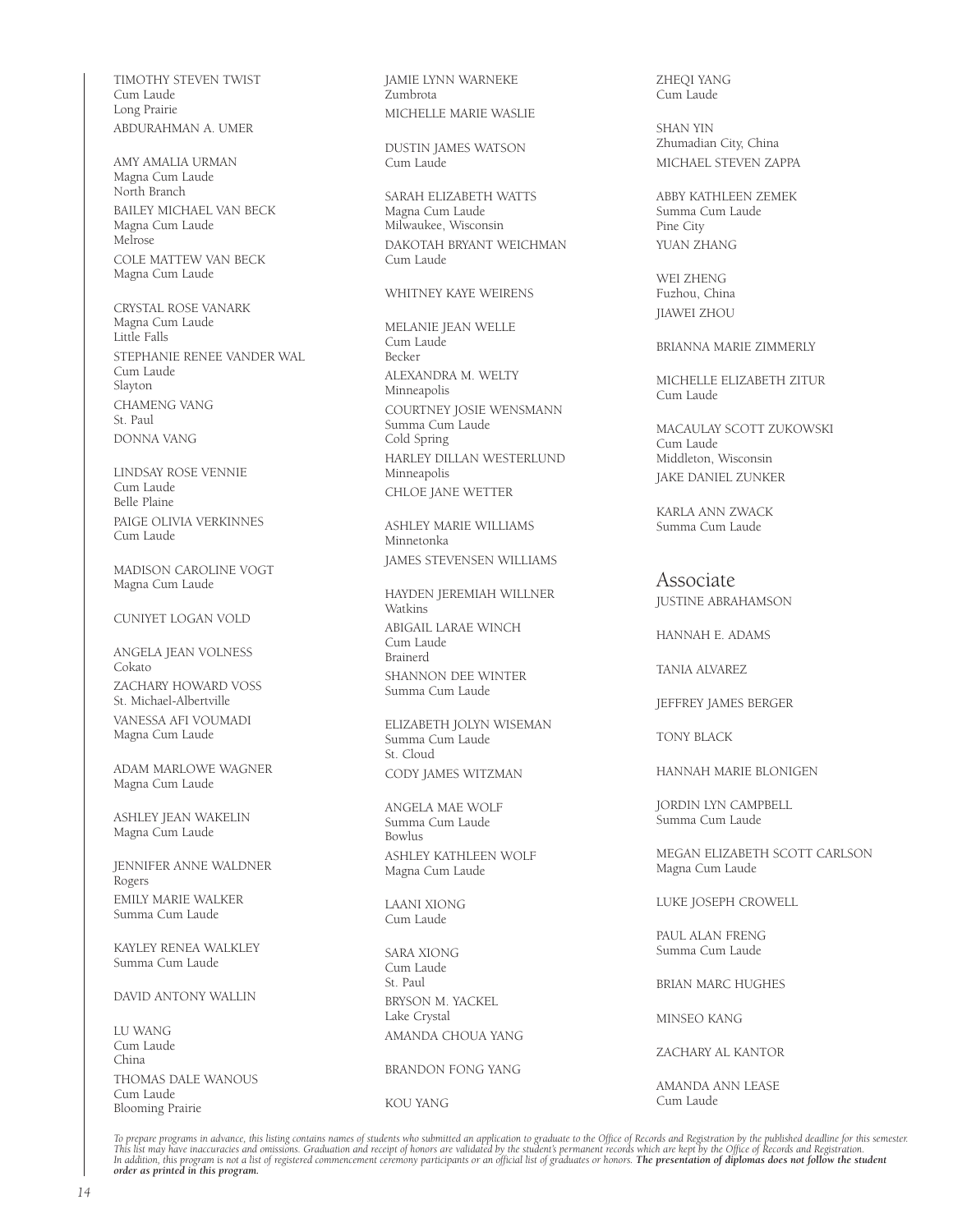#### TAYLOR ANN LEWANDOWSKI

#### JOHN MARK LUTZKE

ALLISON MARY MATTILA Cum Laude

#### TREYTON ANTHONY MATTSON

ERIK VINCENT MICHEALSON Maple Grove CHARLES THOMAS MINOR Summa Cum Laude

#### SCOTT CHRISTOPHER O'BRIEN

PARKER JOANNE OLSON Sartell ABBIGAIL VICTORIA OTTO

BRICE ERIC MARIE MARTIAL OUEDRAOGO

KENDRA DAWN PETERSON

ADRIENNE ROSE RAINER Summa Cum Laude

WENDY RAMOS Worthington ZEINAB SAKO

#### WILLIAM JONATHON SALITERMAN

LAURA RUTH SCHMIERER Cum Laude Rogers TAYLOR CHRISTINE SMITH

#### CHARLES FRED STUCKEY III

TONY SYLAVONG

LINVY PAW THEIN Cum Laude

HOPE BRITTANY TOUSSAINT Anoka SAMANTHA L. WARWICK Summa Cum Laude Woodbury PETER LEONHARD WILKENS Mora CASSANDRA ZITA WOISCHKE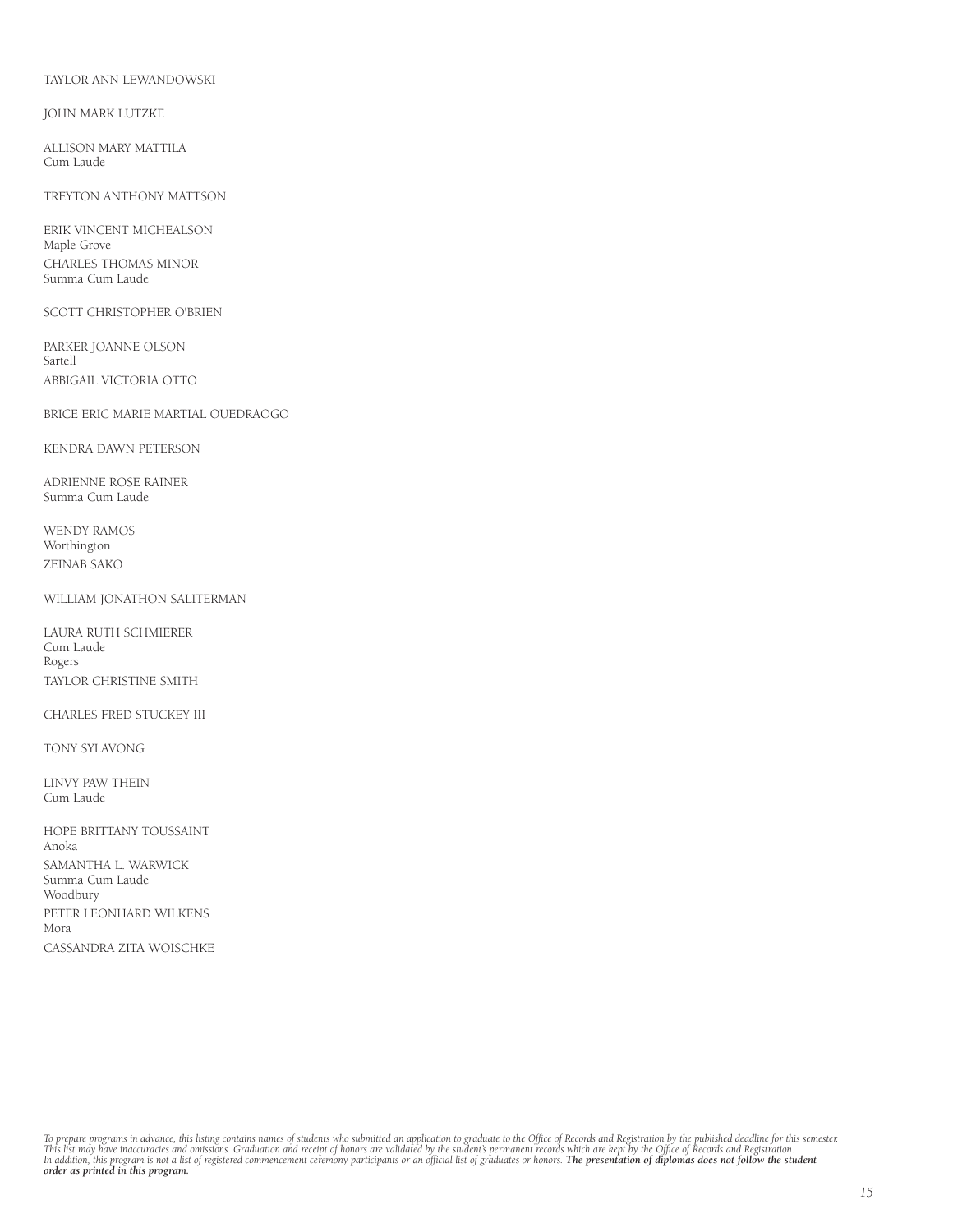#### **BANNERS AND FLAGS**

The commencement ceremony as a whole affirms the value of learning to society, recognizes the cooperation of many people, on and off the campus, who have contributed to the learning enterprise and, above all, celebrates the effort and achievement (symbolized by diplomas, degrees and dress) of the graduates themselves.

## *University Seal*

The university seal was redesigned in 2001 and portrays the cupola that sits atop Riverview Building, surrounded by oak leaves. The visuals were chosen to illustrate SCSU's long history of teacher preparation (Riverview was built to serve as the lab school for St. Cloud Normal School students to teach area children) and the university's location on the oak-crowned banks of the Mississippi River.

## *Country Flags*

The U.S. flag is displayed in the center of the building, above graduate seating. The flags hung above the commencement stage represent countries which host St. Cloud State University semester-long education-abroad programs. Additional national flags on display behind the stage, as recognized by the United Nations, represent the home countries of more than 1,200 international students from 92 countries attending St. Cloud State University. Those flags also represent the education-abroad countries that have been visited by our students, along with the home countries of our graduates in attendance today. We especially welcome to St. Cloud the families of graduating international students.

## *The Mace*

The mace originated as a staff or club used in the Middle Ages for breaking armor. It evolved into a ceremonial symbol of authority used in legislative bodies, universities, and other governmental units.

The university mace was created by David Landwehr out of the white cedar flag pole from Old Main which was built in 1875 and razed in the late 1940s. The carved designs on the mace head which are decorated with gold leaf symbolize the programs of study at the University and were created by Merle Sykora, professor emeritus of art.

## *The Presidential Medallion*

The presidential medallion worn by President Robbyn R. Wacker was created in 2002 by SCSU faculty emeritus, Dr. James Roy. This multi-dimensional medallion incorporates the SCSU seal and sits upon a plate of rhodium-plated sterling silver. The central portion of the medallion has been created from cast 14K gold and is festooned with four deep red garnet stones.

Dr. James Roy served as chair of the SCSU Department of Visual Arts from 1964-1992 and retired in 1994. Previously, Dr. Roy designed the original presidential medallion which is now housed in university archives, as well as medallions for the Chancellor of the Minnesota State University System, Metropolitan State University and Minnesota State University–Akita in Japan.

## **T h e A c a d e m i c Att i r e**

The custom of wearing a distinctive dress for academic ceremonies goes back to the Middle Ages, when long-sleeved, hooded gowns were necessary for warmth in the unheated stone colleges. Academic costume is at present worn in the United States by persons taking part in academic ceremonies in general, at commencement ceremonies, at baccalaureate services, and at various inauguration ceremonies.

### *Gowns*

The bachelor's gown is a relatively simple kind falling in straight lines from a fairly elaborate yoke. Its distinguishing characteristic is the long pointed sleeves. The master's gown is similar, except for the sleeves. The doctor's gown is an elaborate costume marked by velvet panels down the front and around the neck as well as by three bars of the same material on the bell-shaped sleeves.

## *Hoods*

The greatest degree of symbolism is shown by the hood. Undergraduates here do not wear the hood. Graduate student hoods have velvet edging which indicates the area of specialization. The inside of the hood is satin and indicates by its color the college or school which granted the degree. St. Cloud State University's colors are deep cardinal red and black.

#### *Caps*

The square "Oxford cap" or mortarboard of serge or broadcloth with a stiff crown is worn for most degrees. The tassel that hangs to the side is switched from the right to the left when the baccalaureate degree is awarded.

#### *Tassels*

Undergraduate degree tassels are St. Cloud State University's colors of cardinal red and black. Graduate degree tassels indicate the degree: master of arts (white), master of business administration (light brown), master of engineering management (orange), master of music (pink), master of science (yellow gold), master of social work (citron) and specialist (light blue). The Doctor of Education degree tassel is light blue.

## *Red, White and Blue Cords*

The cord is a special recognition to show the University's respect and gratitude for our student veterans and those service men and women who are currently serving and protecting our country.

## *Honor Cords*

The color of the honor cord indicates the level of academic achievement for undergraduate students: Cum Laude (red), Magna Cum Laude (silver) and Summa Cum Laude (gold).

## **A c a d e m i c Di s t i n c t i o n**

Students who accomplish a high level of academic achievement, as reflected by their grade point average, receive distinction as follows.

*Grade Point Average:* 3.25-3.49 *Cum Laude* 3.5-3.74 *Magna Cum Laude*

3.75 or higher *Summa Cum Laude* NOTE: Since programs are prepared in advance of the receipt of final grades, the listing of graduates and award recipients may, in some instances, be inaccurate. Also, in addition to GPA, there are minimum credit requirements to graduate with honors. The fact of graduation and the receipt of honors are validated by the student's permanent records which are kept by the Office of Records and Registration

*NO SMOKING is allowed.*

*St. Cloud State University is an equal opportunity educator and employer.*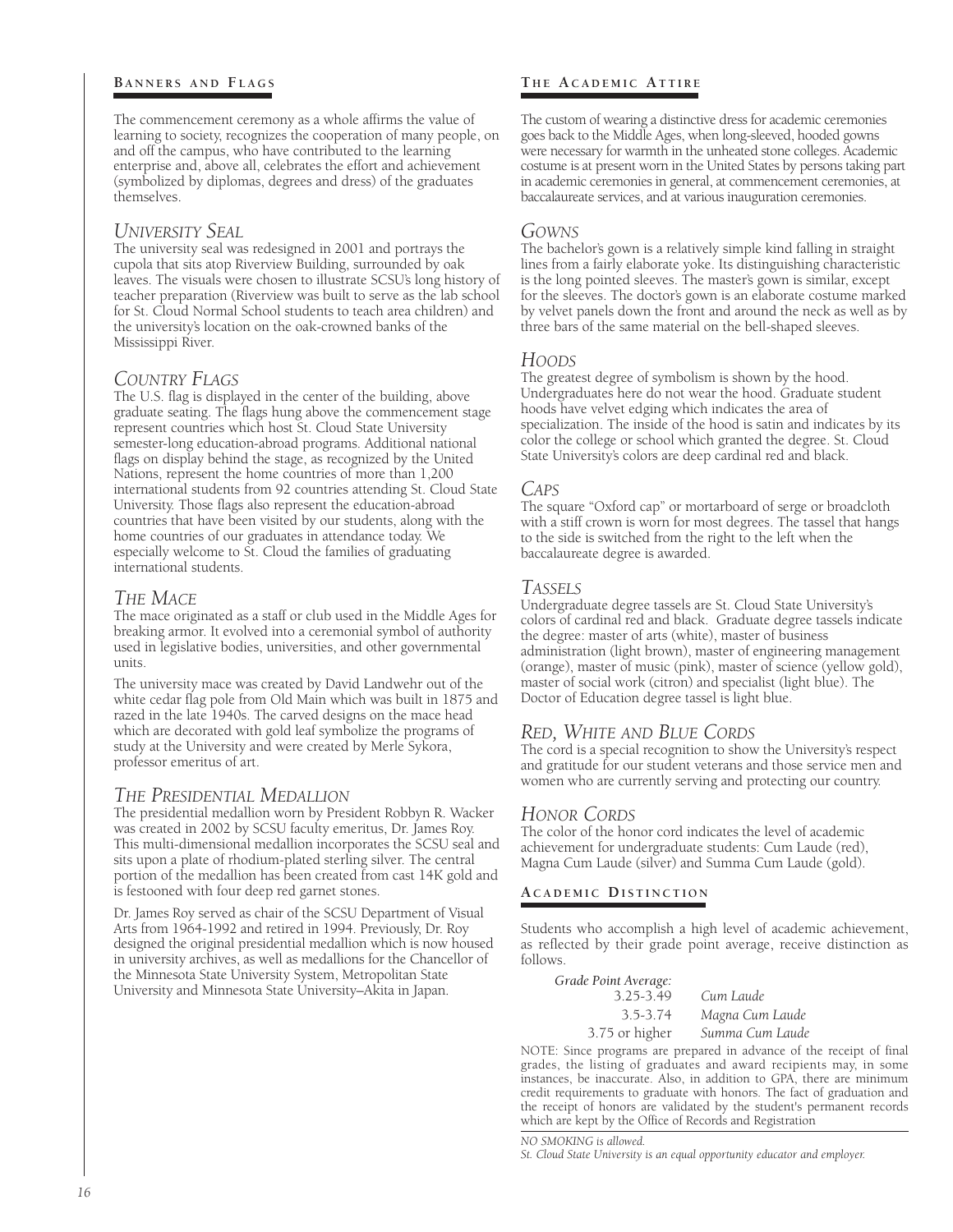# Minnesota State Board of Trustees

AbdulRahmane Abdul-Aziz *St. Paul*

Ashlyn Anderson *Champlin*

Alexander Cirillo, Jr. *Woodbury*

Jay Cowles *Minneapolis*

Dawn Erlandson *Minneapolis*

Robert Hoffman *Waseca*

Jerry Janezich *Side Lake*

Roger Moe *Erskine*

April Nishimura *Apple Valley* Rudy Rodriquez *Maple Grove*

George Soule *Minneapolis*

Louise Sundin *Minneapolis*

Cheryl Tefer *Andover*

Michael Vekich – Chair *St. Louis Park*

Samson Williams *Brooklyn Center*

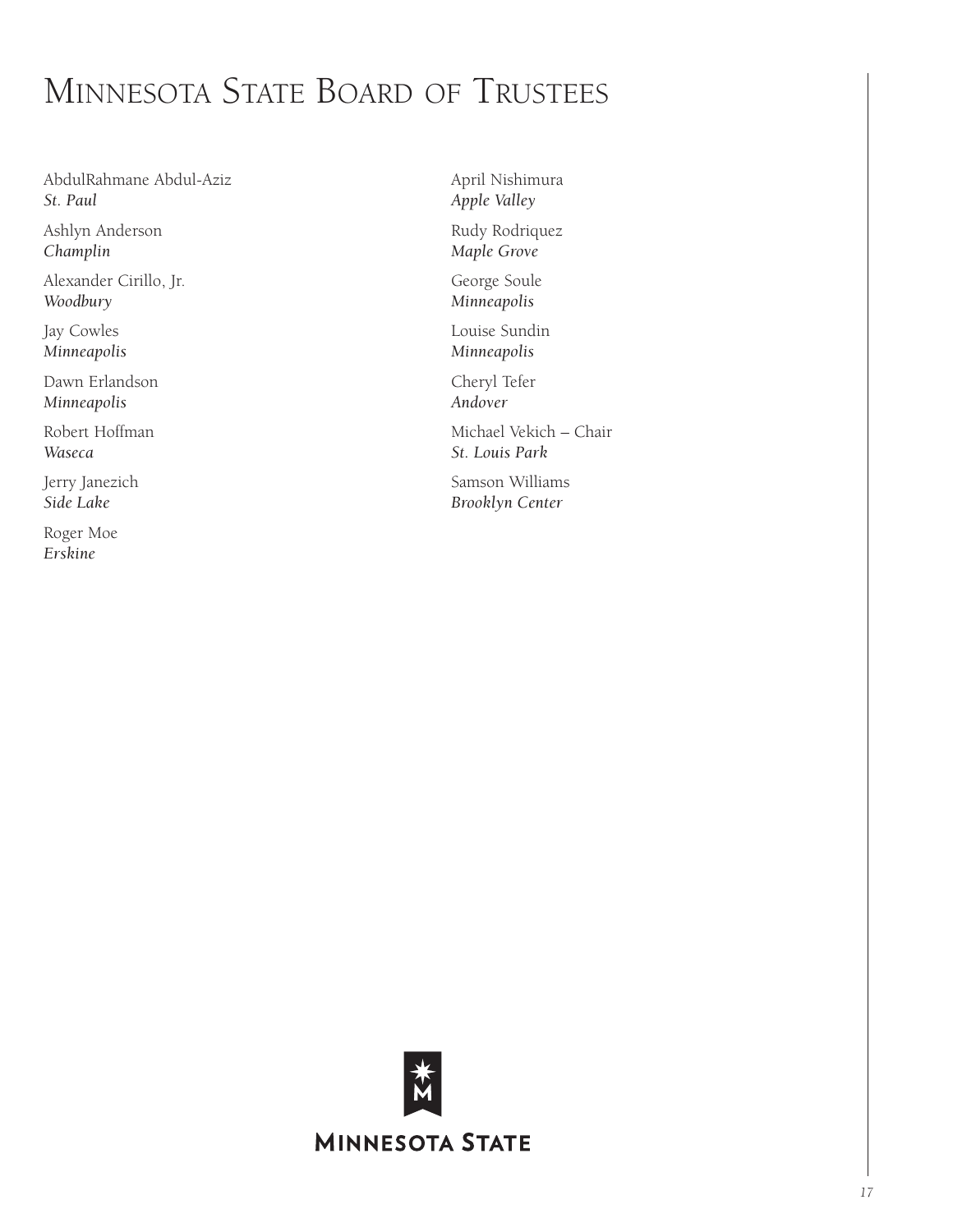# University Hymn